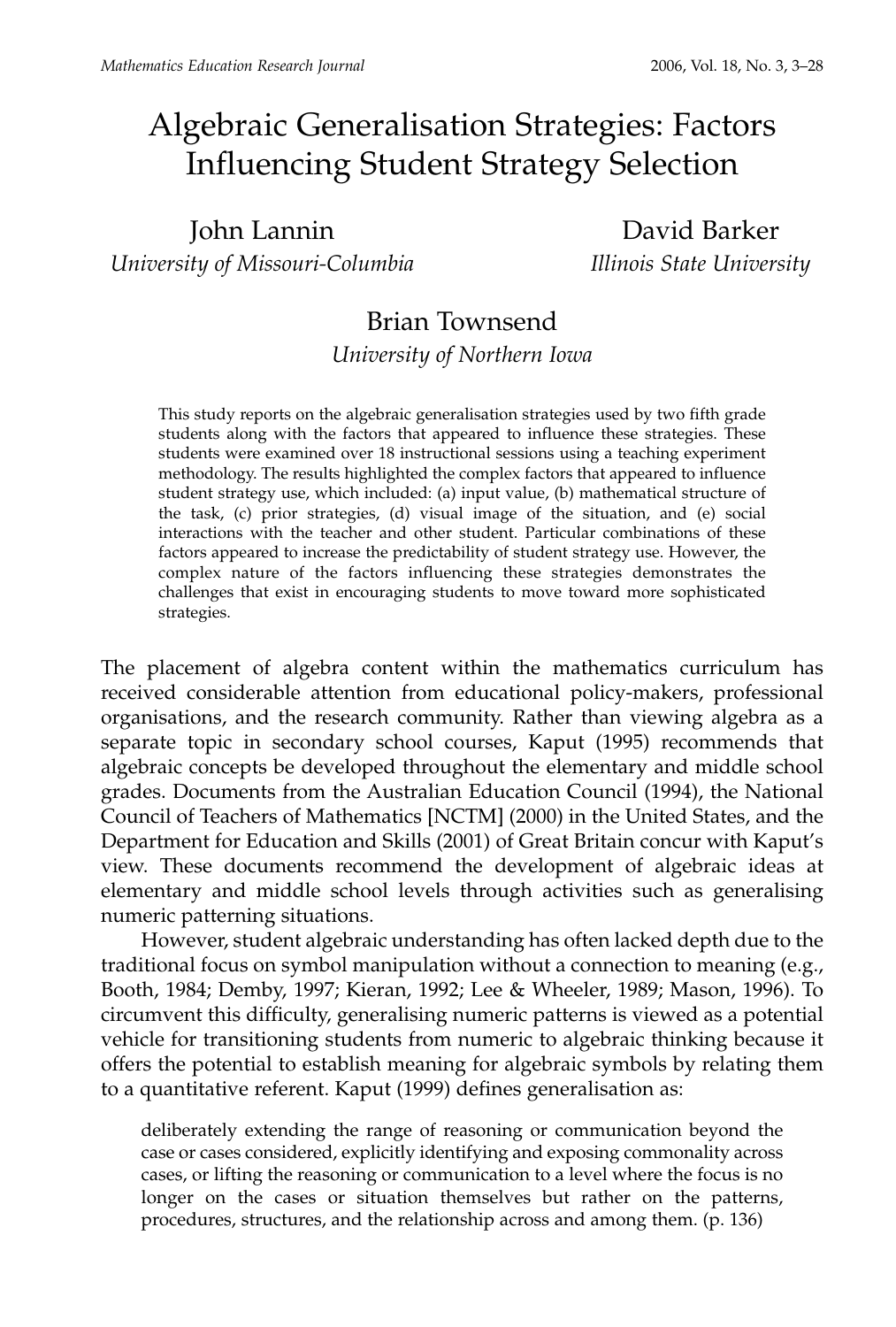One facet of generalisation, as described by Kaput, involves examining varying quantities and describing relationships that exist among cases for a particular situation. Developing an understanding of the variant and invariant conditions can provide meaning for algebraic symbols.

Recent research on early student algebraic reasoning has demonstrated that elementary students are capable of applying functional reasoning (e.g., Schliemann et al., 2003; Warren, 2005) and can develop generalisations (e.g., Carpenter & Franke, 2001; Fujii, 2003; Kaput & Blanton, 2001; Swafford & Langrall, 2000). These studies point to the potential for introducing algebra in conjunction with arithmetic in the elementary grades (Lins & Kaput, 2004).

In addition, a growing research base (Healy & Hoyles, 1999; Stacey, 1989; Swafford & Langrall, 2000) provides insight into the strategies students use to develop algebraic generalisations. However, little is known about what influences students to use particular generalisation strategies. Such knowledge is important for both teachers and curriculum designers. If certain factors could be identified that influence the use of particular strategies, tasks could be constructed to encourage students to use and reflect on various strategies, promoting the use of more sophisticated strategies throughout the elementary and middle grades. To address this issue our study pursued the following research questions: (a) How do various factors influence student use of generalisation strategies? and (b) How do these factors influence the use of a particular generalisation strategy? In examining these questions, we used a teaching experiment methodology to develop a theoretical model that can be used to analyse the factors that influence student strategy use in a variety of mathematical domains.

### Prior Research on Generalisation

Students regularly make generalisations about the world in which they live (Mason, 1996). They reason that dogs and cats are household pets, but raccoons are not. When students are asked to generalise numeric situations in the mathematics classroom, they construct a variety of generalisations and use many different strategies. For example, Kenney, Zawajewski, and Silver (1998) found that students constructed a surprising number of valid generalisations for a particular eighth grade item on the U.S. National Assessment of Education Progress. These generalisations demonstrate that students are able to analyse problem situations in a variety of different ways. Other research studies (Carpenter, Franke, & Levi, 2003; Healy & Hoyles, 1999; Lannin, 2001; Stacey, 1989; Swafford & Langrall, 2000) have examined the strategies and reasoning that elementary and middle school students use to generalise numeric situations, such as the *Cube Sticker Problem* (see Figure 1). We discuss this research further in the following section.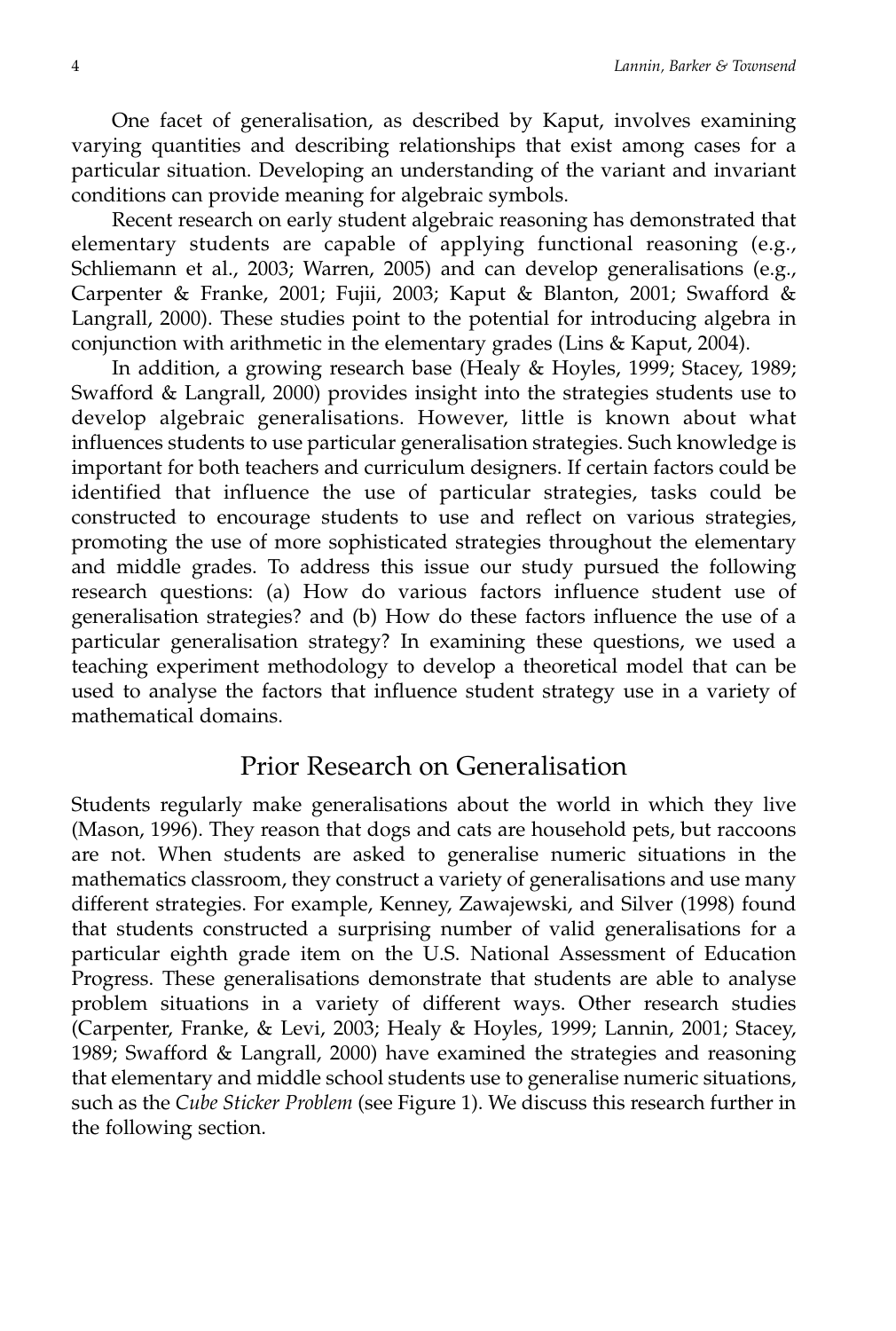A company makes coloured rods by joining cubes in a row and using a sticker machine to place "smiley" stickers on the rods. The machine places exactly one sticker on each exposed face of each cube. Every exposed face of each cube has to have a sticker, so this length two rod would need 10 stickers.



- 1. How many stickers would you need for rods of length 1-10? Explain how you determined these values.
- 2. How many stickers would you need for a rod of length 20? Of length 50? Of length 127? Explain how you determined these values.
- 3. Explain how you could find the number of stickers needed for a rod of any length. Write a rule that you could use to determine this.

*Figure 1. Cube Sticker Problem*.

### Theoretical Perspectives

### *Generalisation Strategies*

This study drew on previous research (Healy & Hoyles, 1999; Lannin, 2001; Stacey, 1989; Swafford & Langrall, 2000) regarding the strategies children use to generalise numeric situations. We recognised that these strategies (see Figure 2) often emerge through different reasoning. For example, children may select a recursive strategy (i.e., reasoning from term to term) for two different reasons: (a) the child could determine a recursive rule based on an understanding of a relationship that occurs in the situation (e.g., noticing that the number of stickers in the Cube Sticker Problem increases by four each time because a single cube can be inserted into the middle of the rod); or (b) the child could discover a numeric pattern in the consecutive values of the dependent variable, absent a strong connection to the context (e.g., noticing that the number of stickers increases by four each time: 6, 10, 14, 18, ...).

The framework in Figure 2 guided our analysis of children's reasoning and influenced our instructional goals. Similar to Healy and Hoyles (1999), our desire was for the children to be flexible in their reasoning so they could recognise the power and limitations of the various strategies. For example, we designed tasks that encouraged students to examine the use of whole-object reasoning (e.g., mistakenly thinking that if a rod of length five has 22 stickers, a rod of length 10 has 44 stickers) so the children would deepen their understanding of proportional reasoning and recognise why this method often over or undercounts the desired attribute.

Occasionally, after the participants developed a generalisation, strategies of fictitious students were introduced to encourage the participants to reflect on the strengths and limitations of alternative strategies in comparison to those that were originally developed.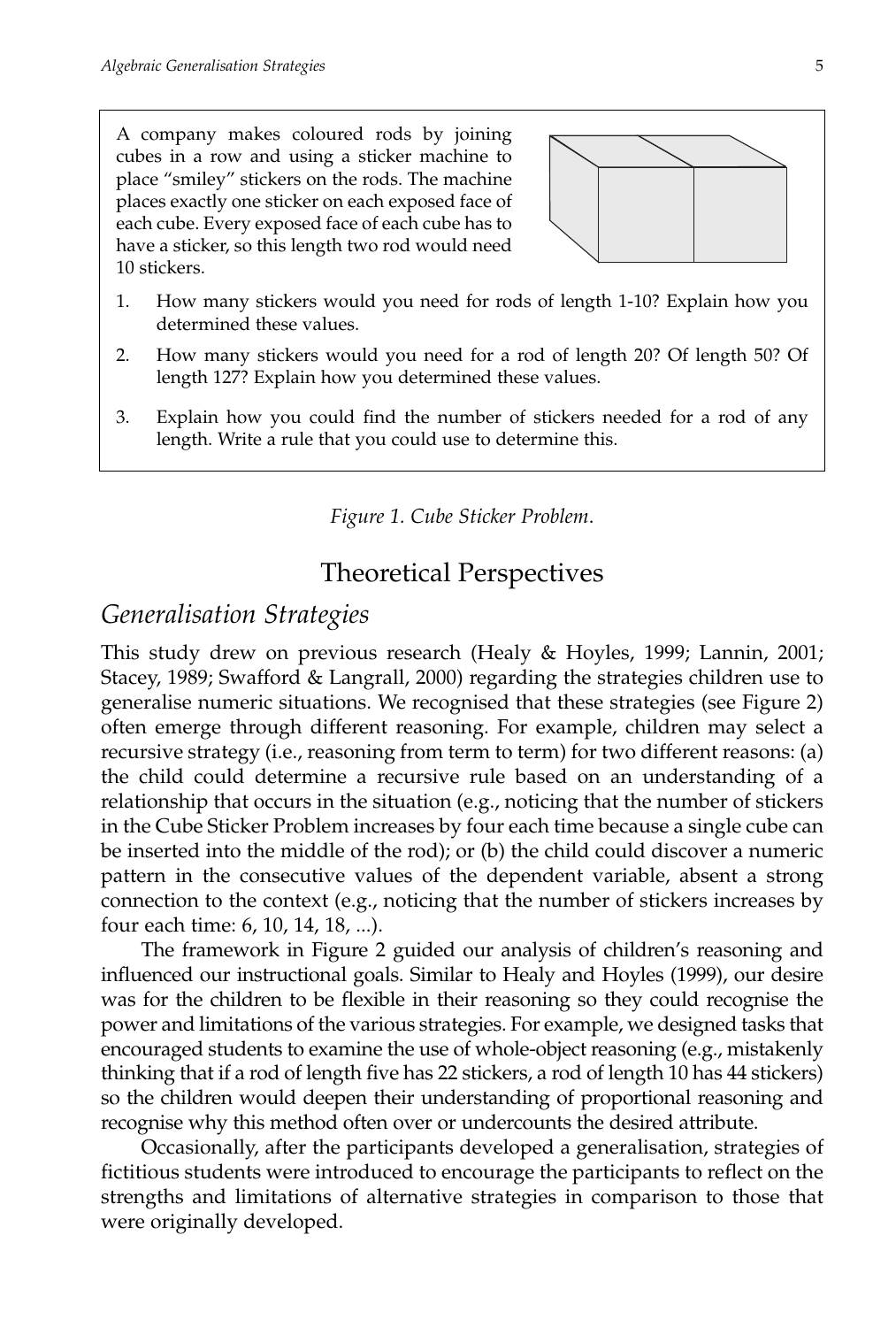We view the strategies in Figure 2 along a continuum from recursive to explicit. The use of the whole-object and chunking strategies are attempts by students to immediately calculate particular values. However, both strategies vary more conditions than do explicit strategies, leading to difficulties in general implementation. For example, in the *Cube Sticker Problem* (Figure 1) the wholeobject strategy can be used to find the number of stickers for a length-20 rod when the number of stickers for a length-10 rod is known (by subtracting two stickers from the result of doubling the number of stickers from a length-10 rod). The use of the whole-object strategy to find the number of stickers for a rod of length 235 has the effect of creating challenges, as the student must consider the impact of combining multiple groups of 10 and an extra group of 5, for example. In a similar way, the chunking strategy resembles an explicit strategy. However, the starting value changes as the student attempts to calculate particular values. For example, the student may begin with knowledge of the 10th output value and determine the 25th output value. The 25th value is then used as the starting point to determine the next output value.

| <b>Strategy</b>                                    | Description                                                                                                                                                                                                                                                                                                                                                                                                                                                                                                                                                                                         |
|----------------------------------------------------|-----------------------------------------------------------------------------------------------------------------------------------------------------------------------------------------------------------------------------------------------------------------------------------------------------------------------------------------------------------------------------------------------------------------------------------------------------------------------------------------------------------------------------------------------------------------------------------------------------|
| Explicit                                           | A rule is constructed that allows for immediate calculation<br>of any output value given a particular input value [e.g., there<br>are four sticker for each cube, so I took four times the length<br>of the rod, then I added two stickers for the ends of the rod.]                                                                                                                                                                                                                                                                                                                                |
| Whole-Object<br>(also referred to<br>as Unitising) | The student uses a portion as a unit to construct a larger<br>unit using multiples of the unit. The student may fail to<br>adjust for any over or undercounting, when applicable [e.g.,<br>a rod of length 10 has 42 stickers, so a rod of length 20<br>would have 42 (2 or 84 stickers (incorrect)]. The student<br>may adjust for over (or under) counting due to the overlap<br>that occurs when units are connected. [A rod of length 10<br>has 42 stickers, so a rod of length 20 would have 42 (2 - 2<br>because the stickers between the two length 10 sections<br>would need to be removed. |
| Chunking                                           | The student builds on a recursive pattern by building a unit<br>onto known values of the desired attribute. [For a rod of<br>length 10 there are 42 stickers, so for a rod of length 15,<br>I would take $42 + 5(4)$ because the number of stickers<br>increases by 4 each time.]                                                                                                                                                                                                                                                                                                                   |
| Recursive                                          | The student describes a relationship that occurs in the<br>situation between consecutive values of the independent<br>variable. [Each additional cube adds 5 stickers, and one<br>sticker must be removed when the new cube is added to<br>the rod, making a total of 4 stickers added for each cube.]                                                                                                                                                                                                                                                                                              |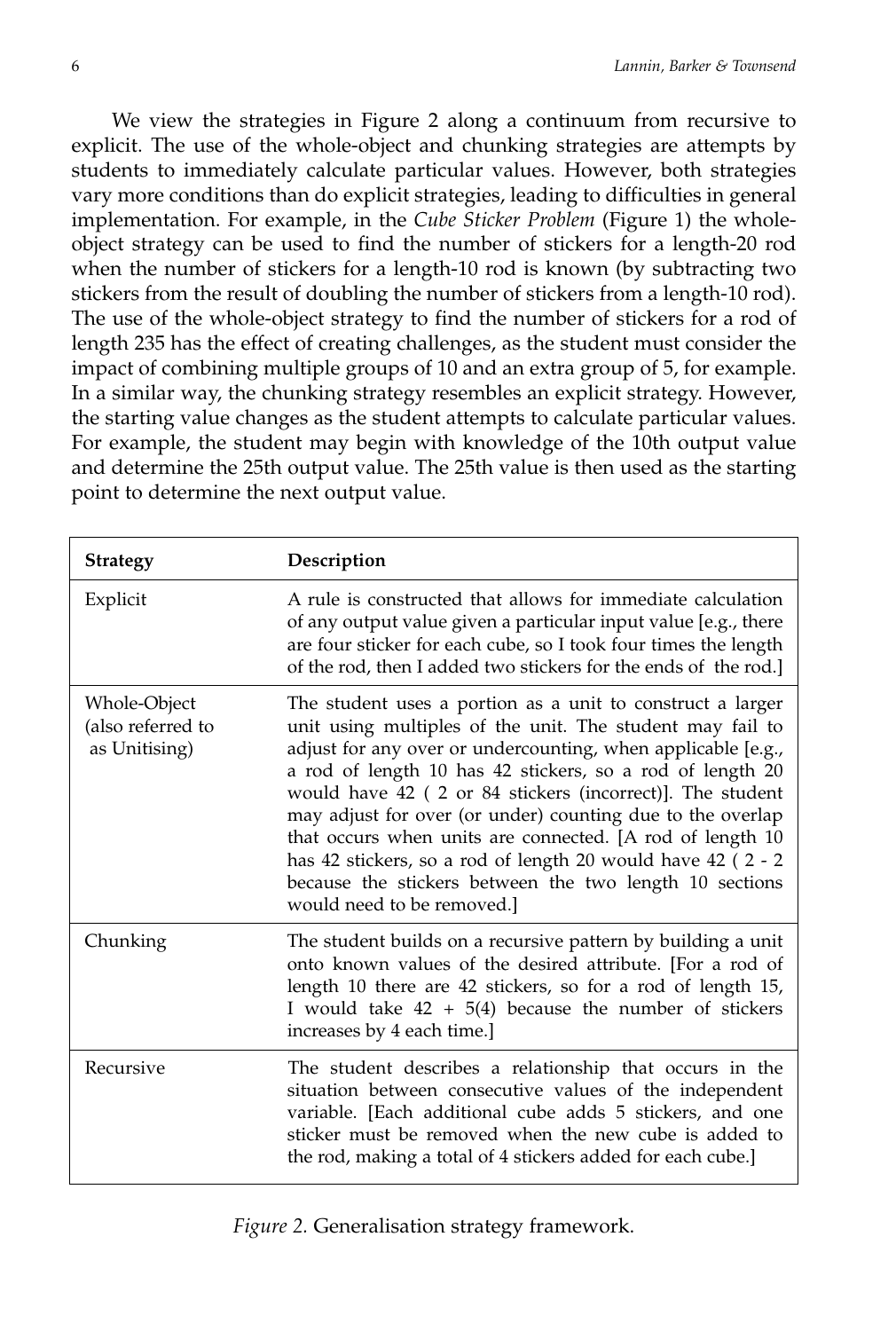### *Evolution of Research on Strategy Influences*

The research base regarding the potential factors that impact student strategy use demonstrates the complex nature of these factors. For example, Piaget (1970) described the schema that he hypothesised to exist in the minds of the children he studied. These schema represented the cognitive structures that students evoked as they engaged in various tasks. Reflection on certain tasks by a child appeared to lead to reorganisation (accommodation) or an integration of ideas into the child's current schema (assimilation). Piaget's work alludes to the powerful influence that students' prior ways of thinking can have on strategy use and selection.

Whereas Piaget focused on the individual mental constructs of children, Vygotsky (1934/1978) examined learning as situated within the social culture of the child. He suggested that learning occurs through social negotiation as children interact with their environment. Through the process of social negotiation, children develop meaning for complex sign and symbol systems such as speech, language, and mathematics. The creation of these signs and symbols leads to new connections in the mind of the child. As stated by Vygotsky:

Every function in the child's cultural development appears twice: first on the social level, and later, on the individual level; first between people (interpsychological, and then inside the child (intrapsychological). This applies to voluntary attention, to logical memory, and to the formation of concepts. (p. 57)

Vygotsky and Piaget identified the complex forces within and external to children that impact the strategies they select. In relation to algebraic generalisation, specific potential forces have been identified that could lead to the use of more sophisticated strategies. Healy and Hoyles (1999) identified the visual connection between the problem context and the corresponding symbolic representation as a factor that encouraged student sense making of explicit rules in a technology rich instructional environment. Similarly, Swafford and Langrall (2000) and Zazkis (2001) suggested that having students examine numerous and increasingly large input values can promote student use of explicit reasoning. Stacey and MacGregor (2001) noted that many of the tasks used to develop explicit reasoning tend to focus students on the recursive relationship that exist in the situation, rather than promoting the use of more sophisticated strategies. Instead, Stacey and MacGregor encouraged the use of tasks that diminish the emphasis on the recursive relationship, focusing students on the connection between the input and output values so that students begin to examine explicit relationships. As we began our research on strategy influences, we realised that a variety of factors could lead to changes in student strategy use. We initially sought to identify particular forces that drove the changes we observed in our study.

### Method, Data Sources, and Analysis

Eight fifth-grade students were purposefully selected from the fifth grade population of 80 students in a U.S. elementary school using a pre-assessment consisting of three tasks similar to those used later in the study. The eight students represented a range of ability levels and strategy use; they were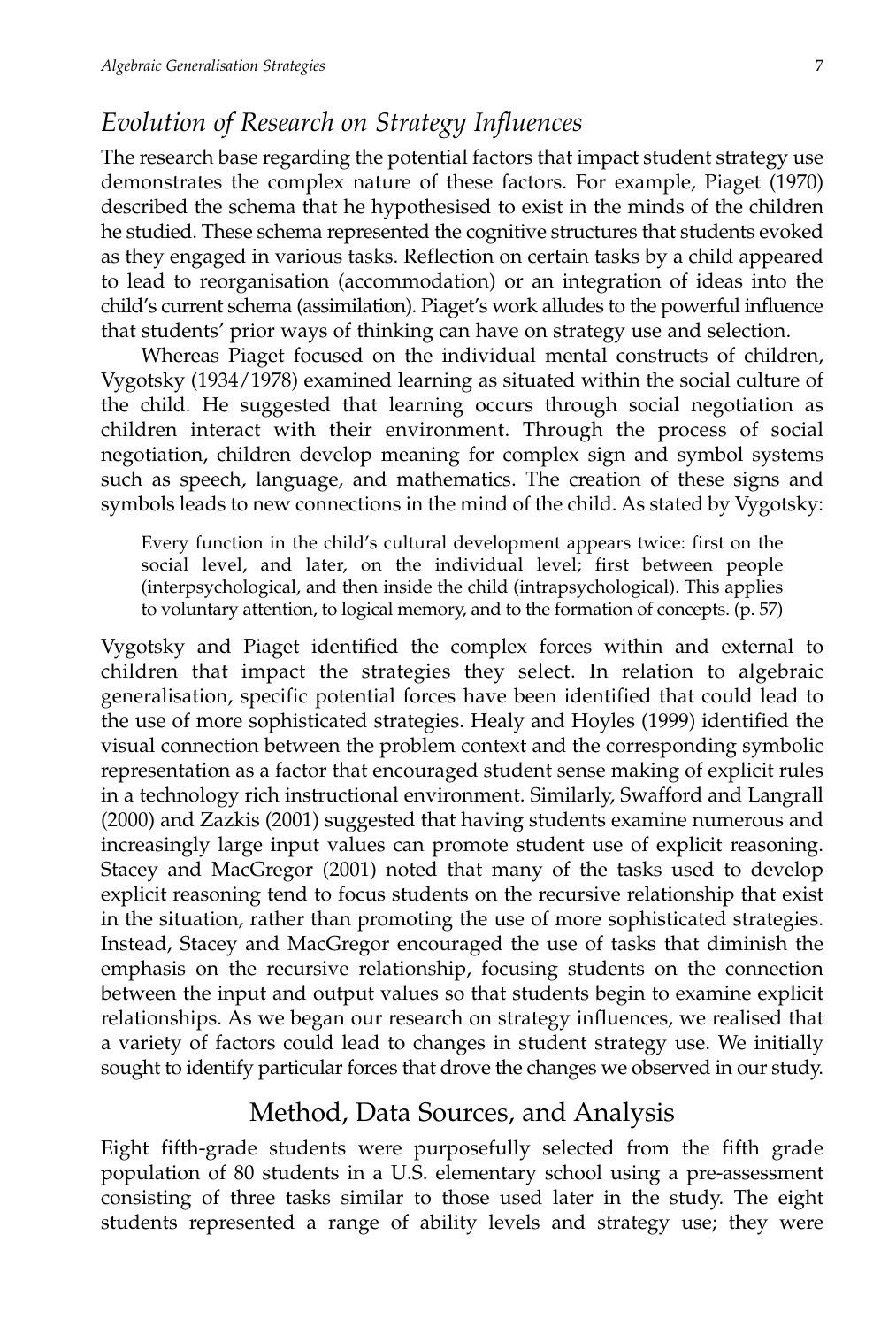grouped into two high/medium and two low/medium pairs. The pairing of students allowed us to focus on the cognition of a particular student while maintaining an element of the social classroom environment. The students had previously experienced instruction in grades K-4 that focused on following procedures without much focus on developing student understanding. In grade 5, the school district adopted new curricular materials that were intended to develop a deeper understanding of mathematical concepts. One high/medium pair, Lloyd and Dallas, serves as the focus for this paper.

Our research served as a design experiment (Cobb, 2000) in which we attempted to understand the impact of various factors on student strategy use. A teaching experiment in the model of Steffe and Thompson (2000) was utilised throughout 18 instructional sessions occurring over a four-month period. In this design, a pair of students interacts with a lead teacher (first author) and a witness (second or third authors). The teacher's role during these sessions was to facilitate student thinking without overtly directing participants to any particular solution or strategy. As such, we followed the guidelines set forth in the NCTM Standards (2000) that students be allowed to solve problems and apply their reasoning to tasks. The teacher guided the students by asking them to explain their thinking and to consider why they thought their rules could be applied to various values. During each episode, students attempted to generalise algebraic situations. The tasks were purposefully chosen to facilitate the generation and testing of hypotheses about "students' unanticipated ways and means of operating as well as their unexpected mistakes" (p. 277). (See Figure 3 for a list of the tasks.) This allowed us to create models of student thinking that could be examined, tested, and modified.

Each episode was captured on video with a separate camera focused on each participant. Further evidence included the researchers' field notes, students' written work, and video screen-capture of students' computer spreadsheets.

Following the completion of the 18-week teaching experiment, the data were retrospectively analysed using a data-reduction approach (Miles & Huberman, 1994). Initially, a descriptive account of the events for each session was constructed. The research team used these rich descriptive accounts to identify and code each occurrence of the four strategies identified in our framework.

In addition to coding for each strategy, special attention was paid to the context surrounding a change in strategy. Using descriptive accounts, strategy schematics (see Figure 4 for a schematic for the *Cube Sticker Problem*) were constructed to visually represent individual strategy use, change, and influence during each session. Strategy types were placed vertically on the schematic with the chronological order of strategy-use depicted horizontally; this organisation resulted in a matrix where each position represented a different solution strategy. The identification of influencing factors was difficult; student comments were used in the identification when possible, but the identification of a single factor remained a daunting task.

A constant-comparative method (Glaser & Strauss, 1967) was applied to test and revise the coding of influencing factors resulting in the categories of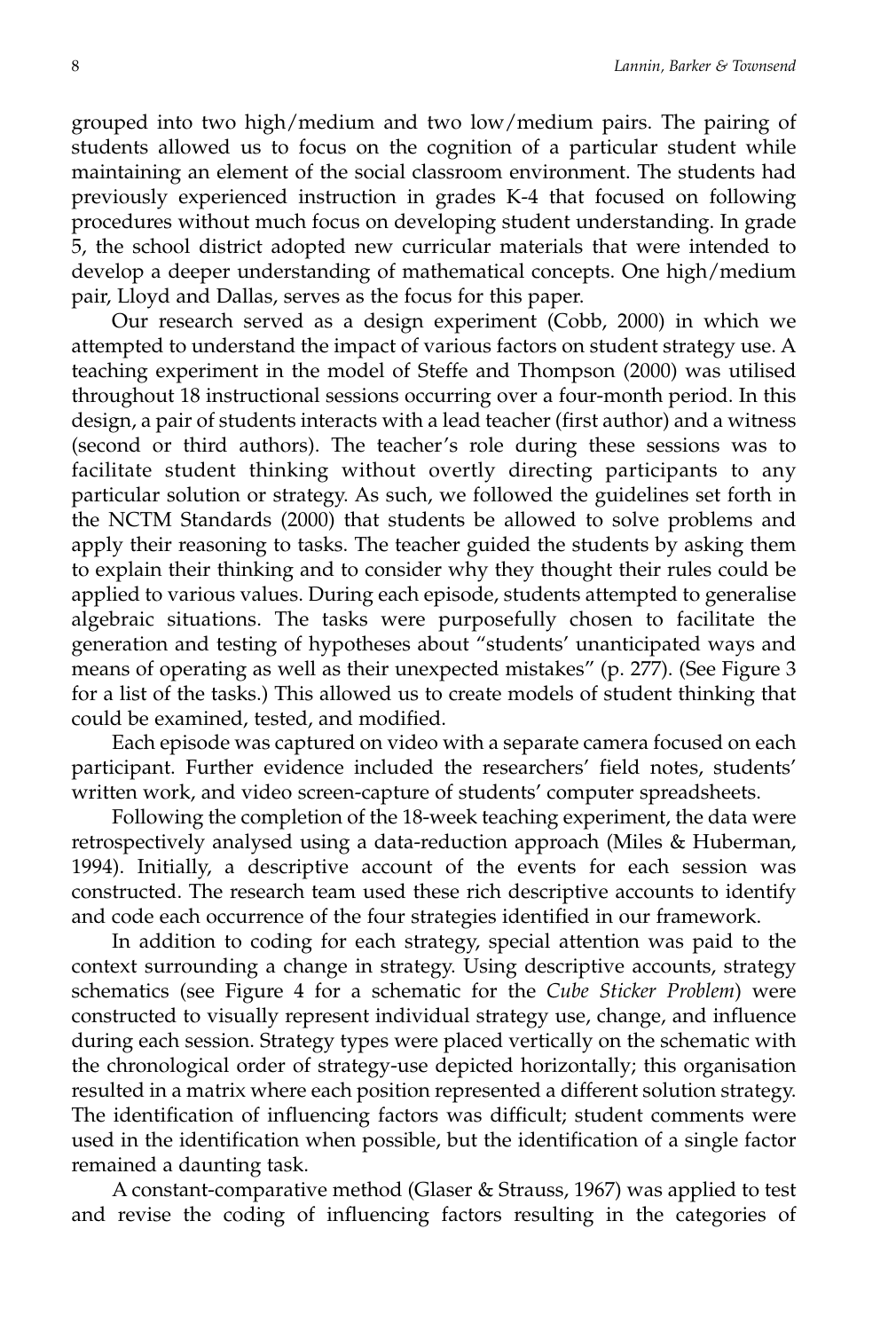| <b>Session</b> | Task                               | <b>Mathematical Structure</b>          |  |  |  |  |
|----------------|------------------------------------|----------------------------------------|--|--|--|--|
| 1              | Shoe Organisation                  | Introduction to Tasks                  |  |  |  |  |
| 2              | Magic Money Pot                    | Introduction to Tasks                  |  |  |  |  |
| 3              | Cube Sticker                       | Linear increasing                      |  |  |  |  |
| $\overline{4}$ | Cube Sticker Alternative Solutions | Linear increasing                      |  |  |  |  |
| 5              | <b>Theatre Seats</b>               | Linear increasing                      |  |  |  |  |
| 6              | Cube Sticker Revisited             | Linear increasing                      |  |  |  |  |
| 7              | Poster                             | Linear increasing                      |  |  |  |  |
| 8              | Beam                               | Linear increasing                      |  |  |  |  |
| 9              | Pyramid                            | Linear decreasing                      |  |  |  |  |
| 10             | Walking                            | Linear decreasing                      |  |  |  |  |
| 11             | Lollipop                           | Linear decreasing                      |  |  |  |  |
| 12             | Lollipop Revisite                  | Linear decreasing                      |  |  |  |  |
| 13             | Pizza Sharing                      | Non-linear decreasing                  |  |  |  |  |
| 14             | Border                             | Linear increasing                      |  |  |  |  |
| 15             | Floor Design                       | Linear increasing                      |  |  |  |  |
| 16             | Allowance                          | Non-linear increasing                  |  |  |  |  |
| 17             | Chocolate Box                      | Non-linear increasing                  |  |  |  |  |
| 18             | Straw<br><b>Brick</b>              | Linear increasing<br>Linear increasing |  |  |  |  |

*Figure 3*. Tasks used during the study.



*Figure 4*. Sample strategy schematic for the *Cube Sticker Problem*.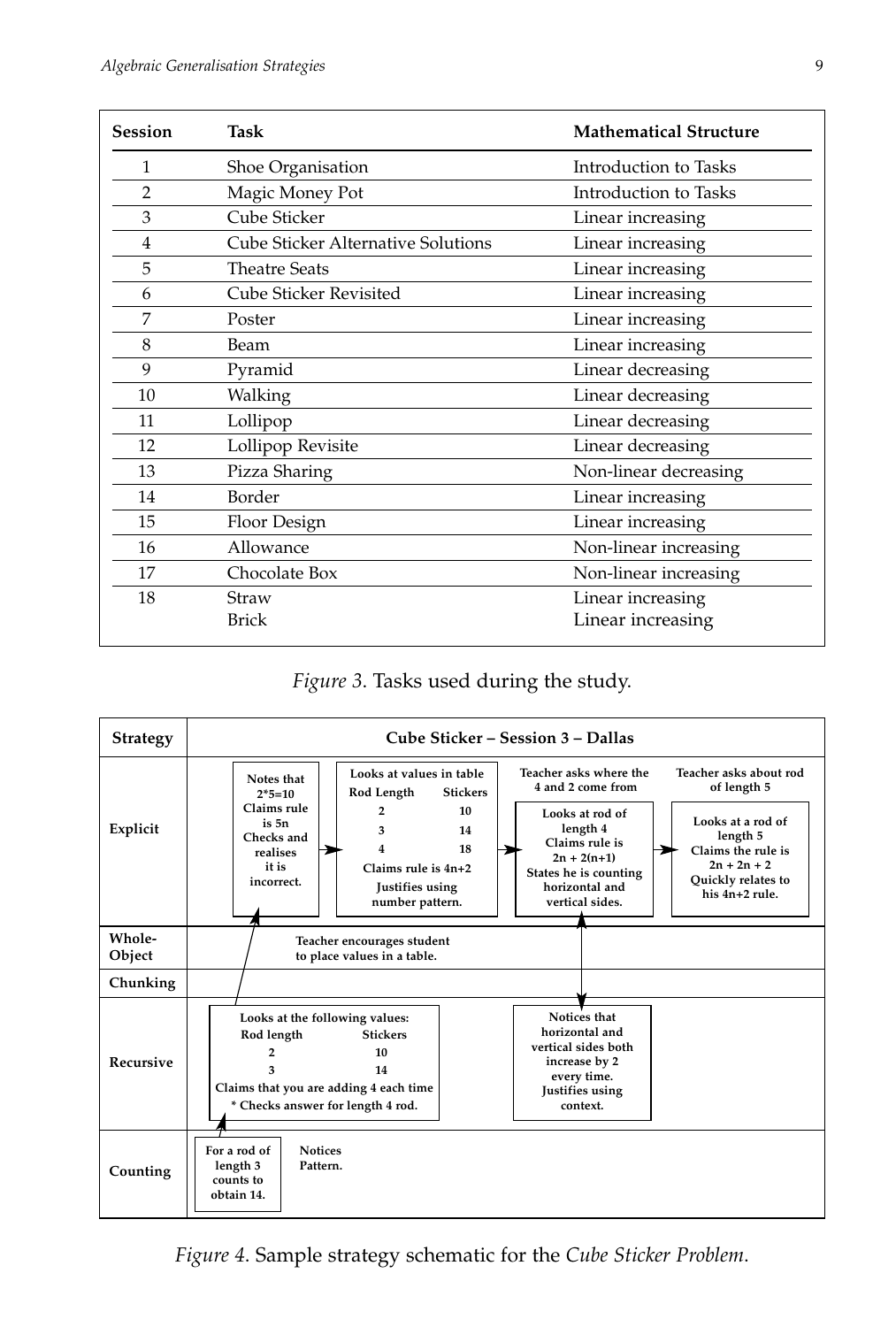mathematical structure, input values, social interactions, previous strategies, and visual image. Episodes from the other student pairings were then coded to check the scheme. Multiple members of the research team coded each episode and all discrepancies were discussed and resolved by the team.

As we coded the factors that influenced student strategy change, we discussed the challenge posed by attempting to identify a single influencing factor. We recognised that many factors appeared to simultaneously impact student strategy selection. Rather than attempt to identify a single influencing factor, we found that we could better characterise the complexity of the influences on student strategy use through examining multiple factors. Therefore, we created cross-case tables for each generalisation strategy to further detail the impact of the five influencing factors that emerged from the data: the mathematical structure of the task, the input values, social interactions, previous student generalisation strategies, and the perceived visual image that the student had of the situation. Each occurrence of a strategy in our data received a row in the table describing the nature and extent of each of the five influencing factors. The cross-case table allowed for a variety of influences to be documented for each strategy. These tables were analysed with an eye towards salient themes resulting in a picture of the factors influencing each strategy. A sample of crosscase table can be found in Figure 5.

For each student's strategy change we characterised the mathematical structure of the task (e.g., whether the problem was linear or non-linear, whether the task was increasing or decreasing, how the students viewed the task) the input values used (e.g. moving from a rod of length 10 to a rod of length 20), any apparent social influence by the teacher or students (e.g., if the teacher asked a particular question or another student mentioned using a particular strategy), prior strategies (i.e., the strategies used previously by the student in that particular session), and visual image (i.e., our assessment of the student's mental image of the situation). After coding was completed, we compiled the results by strategy to compare similarities in the impact of factors across sessions for both Lloyd and Dallas. As we examined these data, we assumed that all factors influenced student strategy use simultaneously. However, for each strategy, particular conditions for a subset of these factors appeared to consistently exist during student use of particular strategies; we referred to these as *determining factors*. For other factors, the conditions varied, leading to our designation of these factors as *contributing factors*.

#### Results

In the following sections we describe the factors that influence the use of the recursive, whole-object, chunking, and explicit strategies as well as the complex interactions among these factors. The strategies are presented in the general order they occurred during the sessions. However, the use of strategies varied by session and by student.

The impact of social interactions was always listed as a contributing factor due to the unpredictable nature of these interactions. In general, if an explanation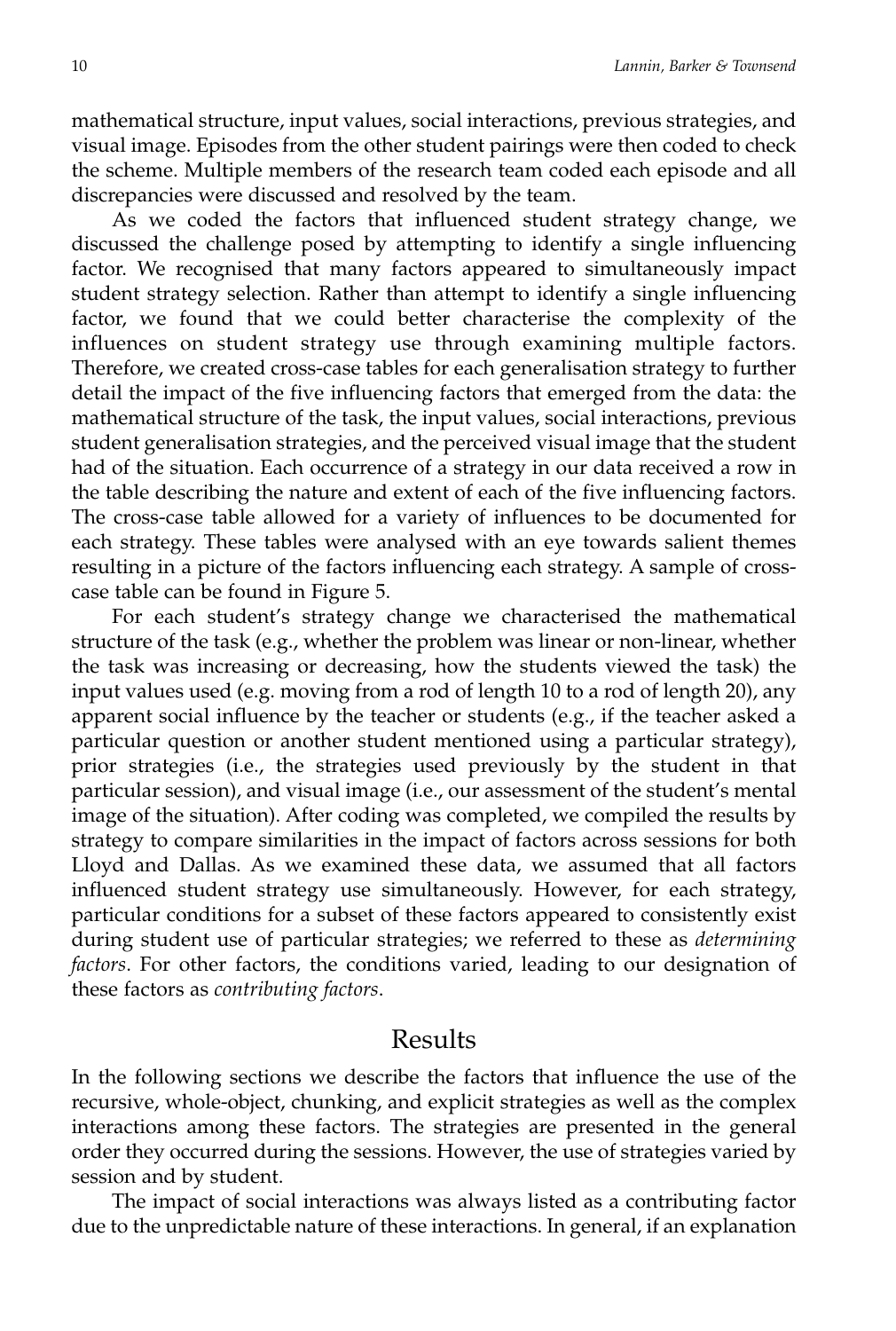| $\Xi$                               |                          | <b>Factors Influencing</b>                                                                                                                                                                                       |                                                                                                                       |                                                                                                                                      |                                                                                                                  |                                                                                                                                                                                                                      |  |  |  |  |  |
|-------------------------------------|--------------------------|------------------------------------------------------------------------------------------------------------------------------------------------------------------------------------------------------------------|-----------------------------------------------------------------------------------------------------------------------|--------------------------------------------------------------------------------------------------------------------------------------|------------------------------------------------------------------------------------------------------------------|----------------------------------------------------------------------------------------------------------------------------------------------------------------------------------------------------------------------|--|--|--|--|--|
|                                     | <b>Session</b><br>Number | Mathematical<br><b>Structure</b>                                                                                                                                                                                 | <b>Input Values</b><br>for Task                                                                                       | Social Influence of<br>Teacher & Students                                                                                            |                                                                                                                  | <b>Visual Image</b><br>of Situation                                                                                                                                                                                  |  |  |  |  |  |
|                                     | Dallas                   |                                                                                                                                                                                                                  |                                                                                                                       |                                                                                                                                      |                                                                                                                  |                                                                                                                                                                                                                      |  |  |  |  |  |
|                                     | 6                        | Theatre Seats Revisited (Linear<br>Increasing) Dallas looks at the<br>task recursively, observing the<br>change from row to row.                                                                                 | Jump from the 5th to<br>the 10th row in the<br>theatre.                                                               | None                                                                                                                                 | Recursive Strategy for<br>$N = 5$ , he says that he<br>doesn't want to keep<br>adding 3 all the way<br>up to 10. | He does not appear to have a strong<br>visual image of doubling in this<br>situation.                                                                                                                                |  |  |  |  |  |
|                                     | 8                        | Beam Problem (Linear Increasing)<br>Dallas sees that four objects can<br>be added to the end of each prior<br>beam to create a new beam.                                                                         | Jump from a beam of<br>length 20 to a beam<br>of length 40.                                                           | Lloyd is using the whole-<br>object strategy and Dallas<br>is questioned as to<br>whether this is correct.                           | Dallas has an explicit<br>rule when asked<br>whether the whole-<br>object strategy makes<br>sense.               | Strong visual image of what is<br>occurring when doubling.                                                                                                                                                           |  |  |  |  |  |
|                                     | Lloyd                    |                                                                                                                                                                                                                  |                                                                                                                       |                                                                                                                                      |                                                                                                                  |                                                                                                                                                                                                                      |  |  |  |  |  |
| Algebraic Generalisation Strategies | 6                        | Theatre Seats Revisited (Linear<br>Increasing) Lloyd describes<br>how the seats in the next row<br>are added to the previous row<br>(1.5 seats to each side)                                                     | Uses the same strategy<br>for the 50th row,<br>building from the fact<br>that there are 34 seats<br>in the 10th row.  | Dallas did use the whole-<br>object strategy earlier<br>for $N=10$ .                                                                 | Used for recursive for<br>row 10, whole-object<br>for row 23.                                                    | He does not appear to have a strong<br>visual image of doubling in this<br>situation.                                                                                                                                |  |  |  |  |  |
|                                     | 8                        | Beam Problem (Linear Increasing)<br>Lloyd has difficulty seeing a<br>relationship between the<br>current and prior beam.<br>Eventually, he is able to see<br>where the 4 rods are added to<br>the previous beam. | To find the number of<br>rods on a beam of<br>length 37, he<br>recognizes the groups<br>of ten $(10 + 10 + 10)$<br>7) | Dallas draws and shows<br>that Lloyd is missing a<br>rod connecting the beams<br>of length 10.                                       | Recursive and whole-<br>object.                                                                                  | He seems to understand that extra<br>rods need to be added for the<br>connectors between the length 10<br>beams, but does not see the need to an<br>extra rod joining the length 10 piece<br>and the length 7 piece. |  |  |  |  |  |
|                                     | 18                       | Straw Problem (Linear<br>Increasing) Lloyd sees that 3<br>additional straws can be<br>added to the end of the straw<br>to create the next term.                                                                  | Recognizes that to<br>find the 20th row he<br>can use the 10th row<br>as $10+10=20$                                   | The teacher draws him<br>back to the context and to<br>drawing out the cases to<br>address his over count.<br>He doesn't understand. | Recursive for 6 and 7<br>squares, Chunking for<br>10 squares.                                                    | No apparent use of a visual image.<br>Lloyd quickly doubles his value for 10<br>and does not make the appropriate<br>adjustments.                                                                                    |  |  |  |  |  |

*Figure 5*. A portion of a cross-case strategy table for the whole-object strategy.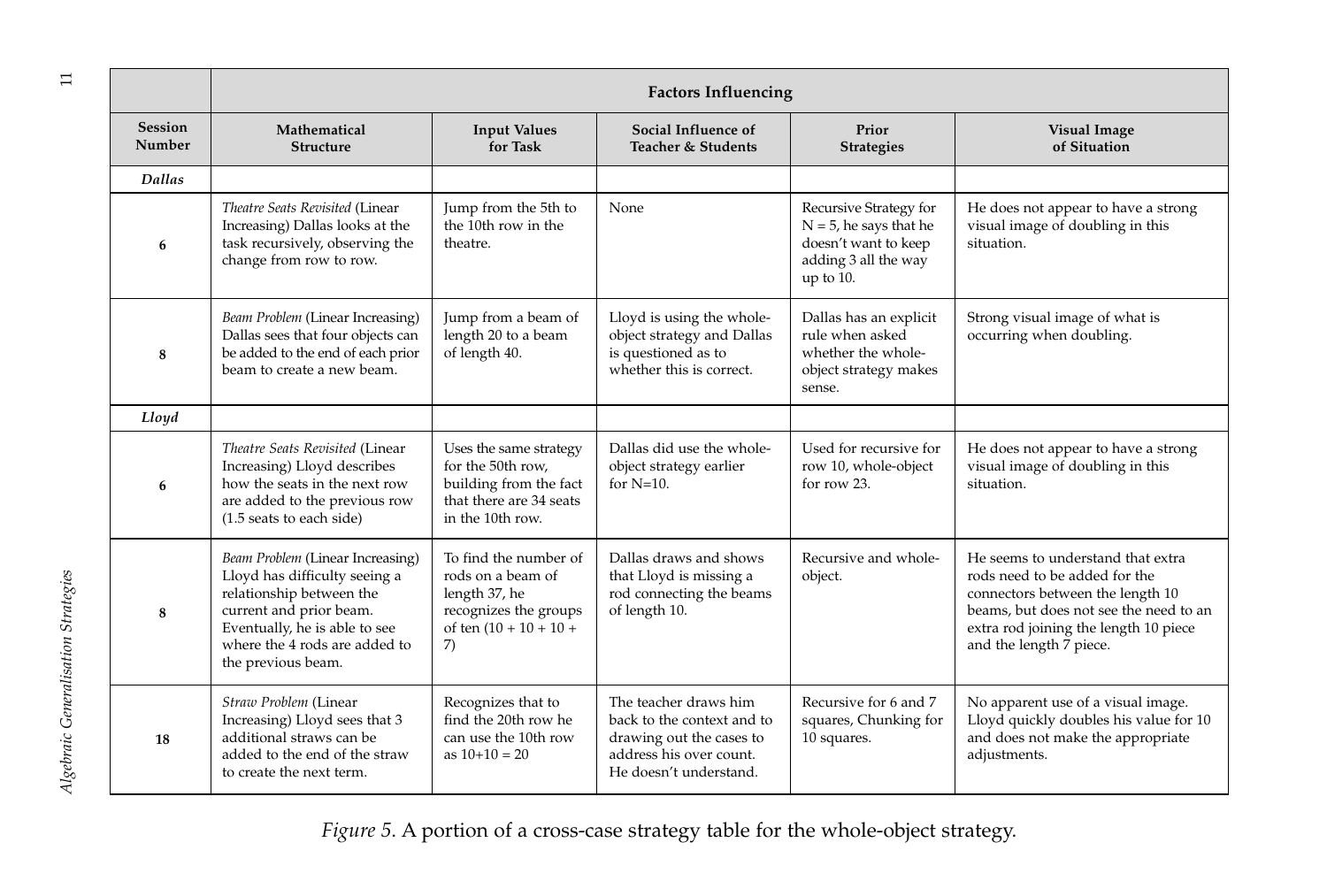for a strategy was given or a question was asked, these interactions had the potential to impact student strategy use. However, the influence of the social interactions appeared to depend upon the nature of the comment and did not favour one strategy over another. For these reasons, the social influence will not be expanded upon for any of the following generalisation strategies.

#### *Recursive*

Input values, mathematical structure, and prior strategies were identified as determining factors for the use of a recursive strategy. Dallas and Lloyd were more likely to utilise a recursive strategy for a given task when the input values were relatively close, the task provided a clear connection to incremental change, and only recursion had been used previously. Student visualisation also impacted strategy use. At times, Dallas and Lloyd used recursion when they appeared to have a strong visual image of the situation and at other times when they focused on decontextualised numeric relationships.

An example that illustrates many of the influencing factors of recursion is Lloyd's attempt to generalise the Beam Problem (see Figure 6) in Session 8. Lloyd began drawing and counting the number of rods required for beams of length 2, 4, 5, and 8, (see Figure 7 for the strategy schematic). When asked to determine the number of rods for a length-10 beam, he began using a recursive strategy, recognising that four rods could be added to the right side of a length-8 beam to generate a length-9 beam, and subsequently, a length-10 beam. Lloyd then used the whole-object and explicit strategies until he was asked by the teacher to find the number of rods for a length-103 beam given that a length-102 beam required 407 rods; at this point he returned to using a recursive strategy.

When the input values were relatively close, Lloyd recognised the recursive relationship and used the idea that the number of rods increased by four each time to calculate the number of rods for a length-10 beam from a beam of length 8. As the input values became larger and farther apart (i.e., jumped from 10 to 20), he abandoned the recursive strategy, attempting to find a more efficient way to determine the number of rods.

The ease in recognising the recursive relationship appeared to lead Lloyd and Dallas to use recursion as an initial strategy. For larger input values, the students rarely used recursion, as they appeared to eliminate this strategy in favour of more efficient methods. However, recursion often reappeared when students were questioned about consecutive input values, as evidenced by Lloyd in Session 8 for beams of length 102 and 103.

The ease in recognising the recursive relationship in the problem appeared to encourage Lloyd and Dallas to use recursion as an initial strategy. The structure of the task allowed Lloyd to visualize how rods could be joined to create a beam with the next integral length. For the Beam Problem, counting the number of "new" rods as the beam increased from length n to length *n* + *1* was similar to how they counted the total number of rods. For situations where the next instance was added onto one end of the previous length, Lloyd and Dallas were able to quickly recognise the recursive relationship.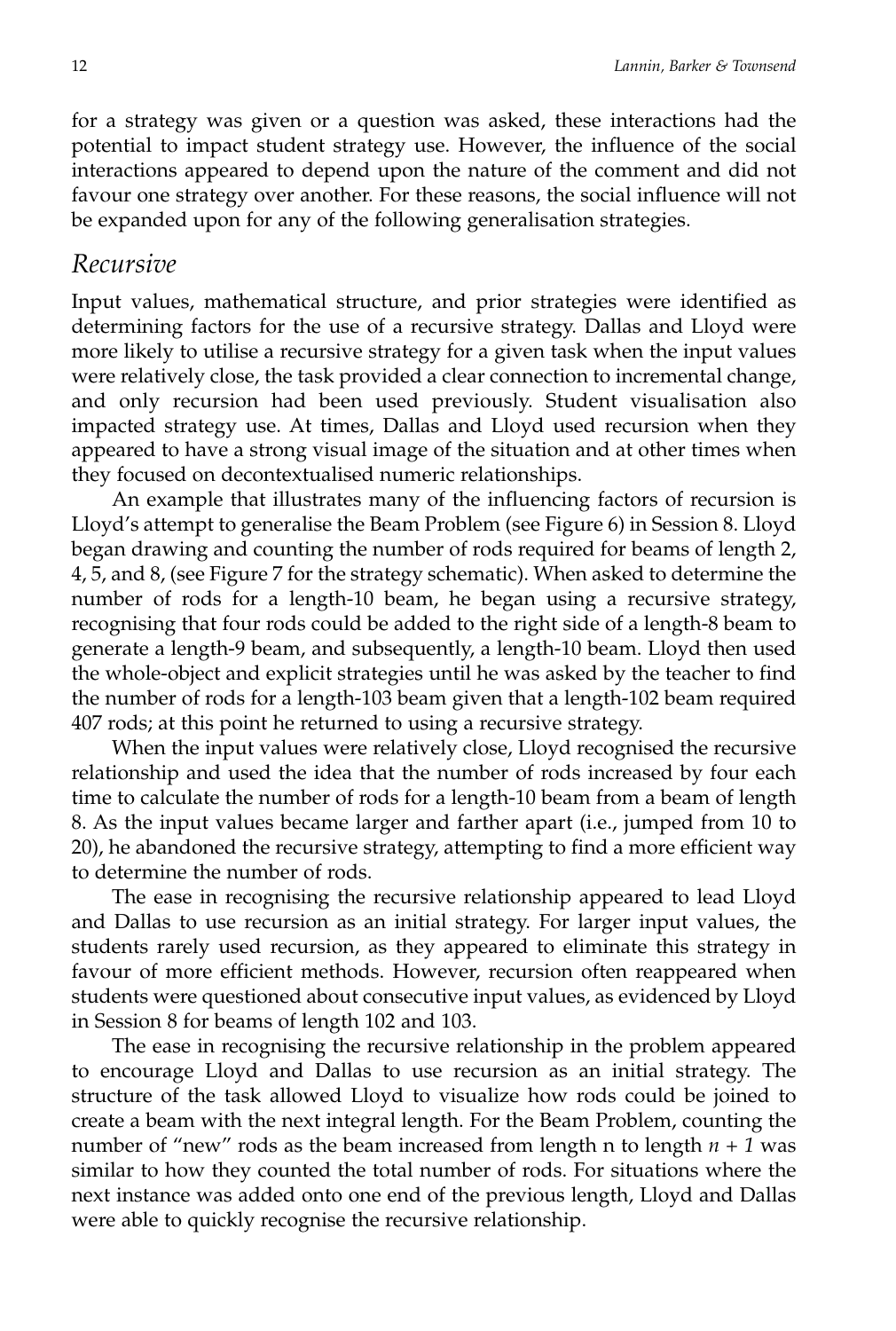Beams are designed as a support for various bridges. The beams are constructed using rods. The number of rods used to construct the bottom of the beam determines the length of the beam. Below is a beam of length 4.



How many rods are needed to make a beam of length 5? Of length 8? Of length 10? Of length 20? Of length 34? Of length 76?

How many rods are needed for a beam of length 223?

Write a rule or a formula for how you could find the number of rods needed to make a beam of any length. Explain your rule or formula.

**Strategy Beam Problem – Session 8 – Lloyd Explicit Whole-Object Chunking Recursive Counting For a length-10 beam he adds two groups of 4 rods to the 31 he obtains for N = 8 to get a total of 39. For a length -4, 2, 5, 8 beam he counts to obtain 15, 7, 19, 31. Input values increase from 10 to 20. Teacher asks student if there is an easier way. For a length 23 beam states that you would take 39 x 2 (for two length-10 beams) plus 11 (for a length-3 beam) plus 1 (to connect them). For a length-37 beam takes 39 x 3+2 for the 3 groups of 10 and the 2 connecting rods. Then adds the number of rods for a length 7 beam. For a length-20 beam he doubles the amount from the length-10 beam (39) to obtain 78. When asked how he would calculate the 102nd term from the 103rd (and the 56th term from the 57th) uses a recursive rule and adds 4 (subtracts 4).**

*Figure 6. Beam Design Problem*.

*Figure 7*. Lloyd's strategy schematic for the *Beam Problem*.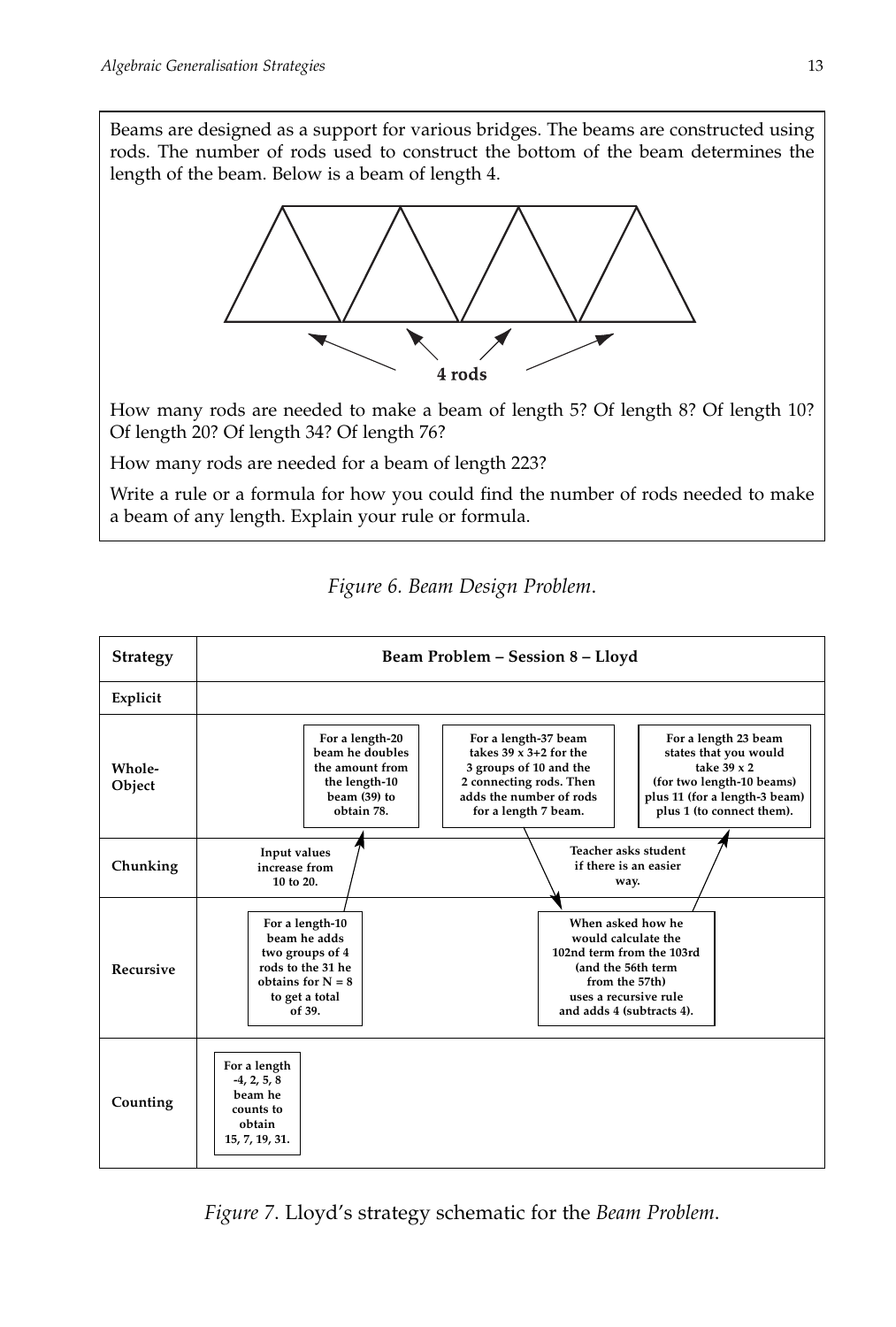However, for situations such as the *Floor Design Problem* (see Figure 8), Lloyd and Dallas were unable to visualise the increase in the number of tiles when the length of the design increased from  $n \times n + 1$ . For this task, tiles must be inserted into all sides of the design as the length of the design increases by one, a relationship that does not directly relate to how the students typically counted the tiles.

As Lloyd did in Session 8, the students occasionally established a visual referent for their recursive rules. At other times, the students appeared to notice a pattern in the output values after computing these values for consecutive input values. For example, Dallas noticed that the output values increased from 10 to 14 for rods of length 2 and 3 in the *Cube Sticker Problem* (see Figure 9). After testing this conjecture for a length-4 rod, he assumed that the increase in the number of stickers was four for any two consecutive values.

### *Whole-Object*

The input values, mathematical structure of the task, visual image, and prior strategies were determining factors for the use of the whole-object strategy. When certain dimensions of these factors coincided, the whole-object strategy was likely to be utilised. For example, when a particular input value was a multiple, predominantly a double, of a previously used input value and the student did not appear to have a strong visual image of the problem situation, the student was more likely to use the whole-object strategy. Prior strategies also played a determining role, as students often moved from recursion to the wholeobject strategy in search of a more efficient strategy. Finally, the mathematical structure of linear decreasing situations, such as the *Lollipop Problem*, appeared to eliminate student consideration of the whole-object strategy. The inverse variation of the input and output values appeared to invalidate the use of the whole-object strategy as a means for determining the output values. Students used the whole-object strategy only for increasing linear situations.

The AKME floor design company creates square floor patterns made of shaded square tiles surrounded by a grey border. The size of the floor is determined by the side length of the shaded square in the centre of the pattern. Below is the example of a floor of length 3 (shaded tiles).

How many grey tiles would you need to make a floor of length 6 (shaded tiles)? 10 (shaded tiles)? 20 (shaded tiles)? 47 (shaded tiles)? 139 (shaded tiles)?



Write a rule or a formula for how you could find the

number of grey tiles needed to make a floor of any length (in shaded tiles). Explain your rule or formula.

*Figure 8*. *Floor Design Problem.*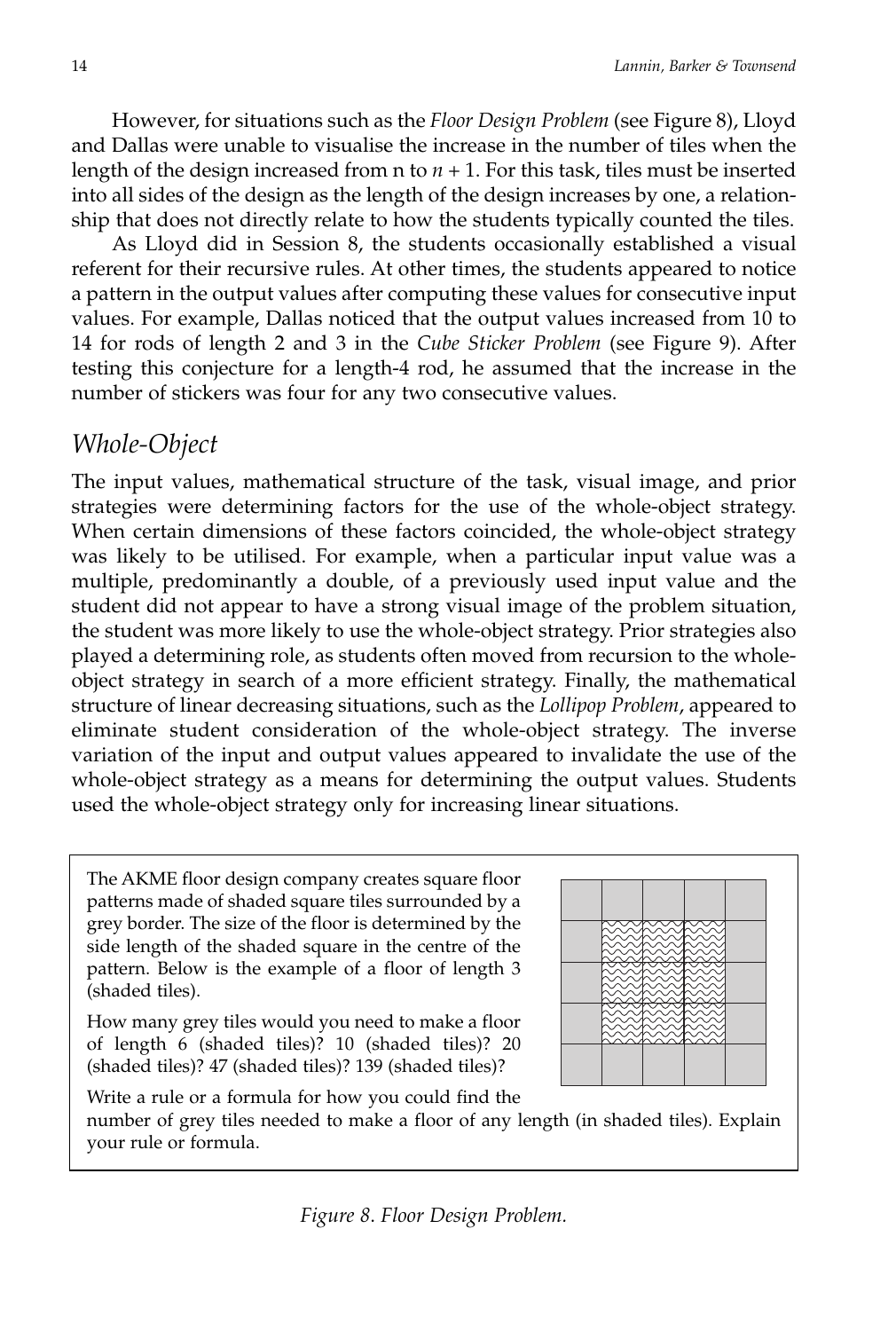

*Figure 9.* Dallas's strategy schematic for the *Beam Problem*.

The *Beam Problem* (see Figure 6) illustrates how the aforementioned factors influenced the use of the whole-object strategy. As seen in Lloyd's *Beam Problem* schematic (see Figure 7), after finding the number of rods for a length-10 beam, Lloyd was asked to determine the number of rods for a length-20 beam. He doubled the number of rods for the length-10 beam (39), obtaining 78 rods. To justify his strategy, Lloyd explained that since  $10 + 10$  was 20, he added 39 and 39 to determine the number of rods required for a length-20 beam. Doubling the prior input value often provoked the use of the whole-object strategy. However, the whole-object strategy was also used in non-doubling situations. For example, following Lloyd's initial use of the whole-object strategy in session 8, he again employed the wholeobject strategy to ascertain the number of rods needed for a length-37 beam. Building upon the number of rods (39) for a beam of length 10, Lloyd noted that  $10*3 + 7 = 37$ . He then reasoned (incorrectly) that 39\*3 added to the number of rods needed for a length-7 beam would calculate the number of rods for a length-37 beam.

In both of these instances, Lloyd appeared to lack a strong visual image of the problem situation, leading to incorrect results when he used the whole-object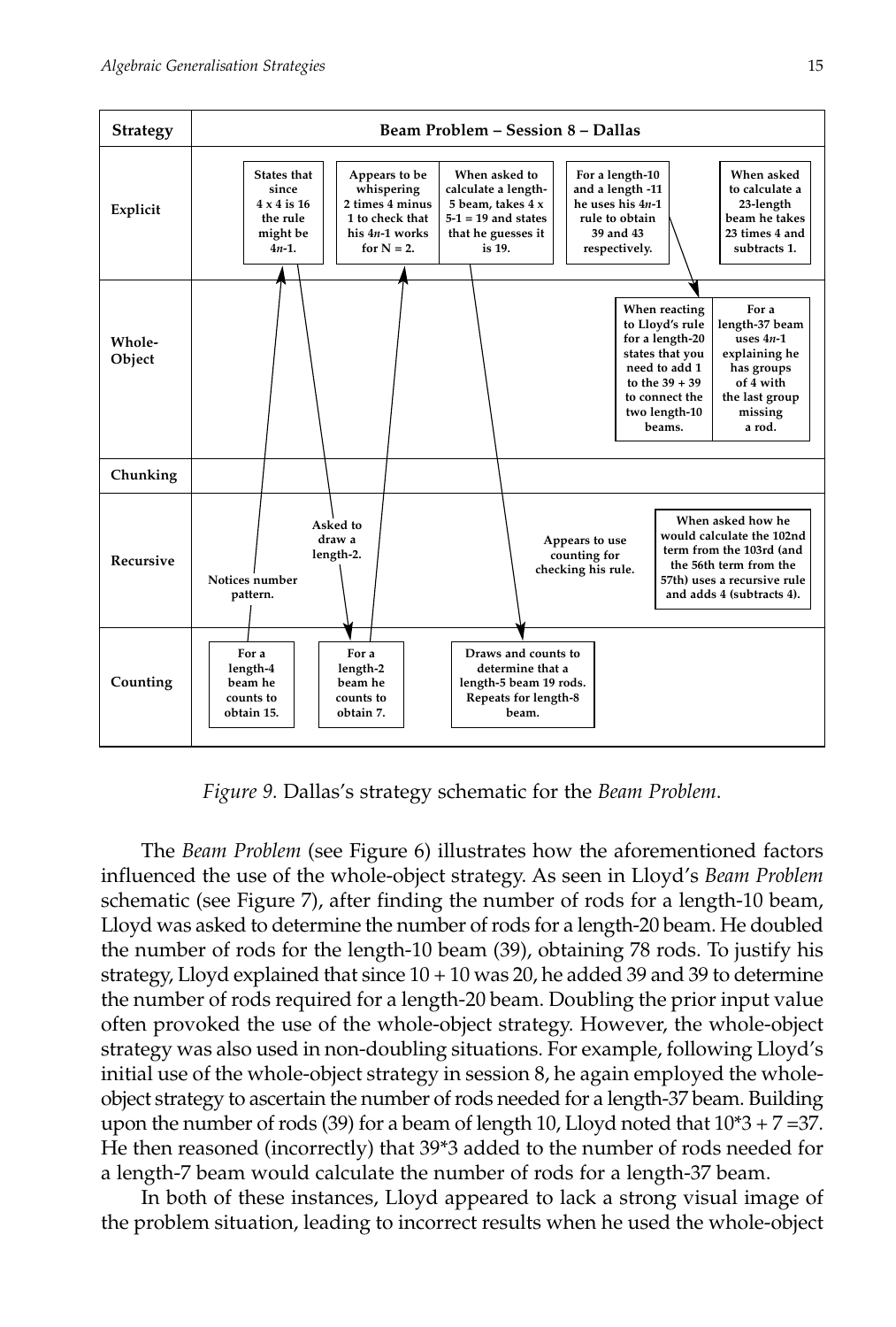strategy. A stronger visual image of how doubling or tripling the number of rods for a length-10 beam related to the problem situation could have led Lloyd to realise that he undercounted the number of rods. Dallas, though he did not use the whole-object strategy initially, was able to recognise the errors that Lloyd made. Dallas appeared to have a strong mental image of how doubling and tripling the number of rods for a length-10 beam related to the problem context. He stated that after adding 39 and 39 to obtain the number of rods for a length-20 beam, Lloyd must also add an additional rod where these two length-10 sections join to correctly count the number of rods (see Figure 10). Dallas's strong mental image of the problem situation allowed him to use the whole-object strategy correctly, whereas Lloyd's poor mental image led him to an incorrect solution.

As previously noted, Lloyd's use of the whole-object strategy coincided with his prior use of recursion. He appeared to recognise recursion was inefficient for determining output values as input values increased. During the study, Lloyd was more likely to employ a whole-object strategy than Dallas. While this was certainly due to the afore-mentioned factors, Lloyd's apparent focus on particular values in lieu of obtaining a general rule also seemed to influence his use of the whole-object strategy.



*Figure 10.* Lloyd's incorrect use of Whole-Object Strategy for *Beam Problem*.

## *Chunking*

Determining factors for the chunking strategy include input values, mathematical structure, and prior strategies. Students were more likely to use a chunking strategy when input values were relatively close together, the task involved a linear decreasing situation, and when they had previously used the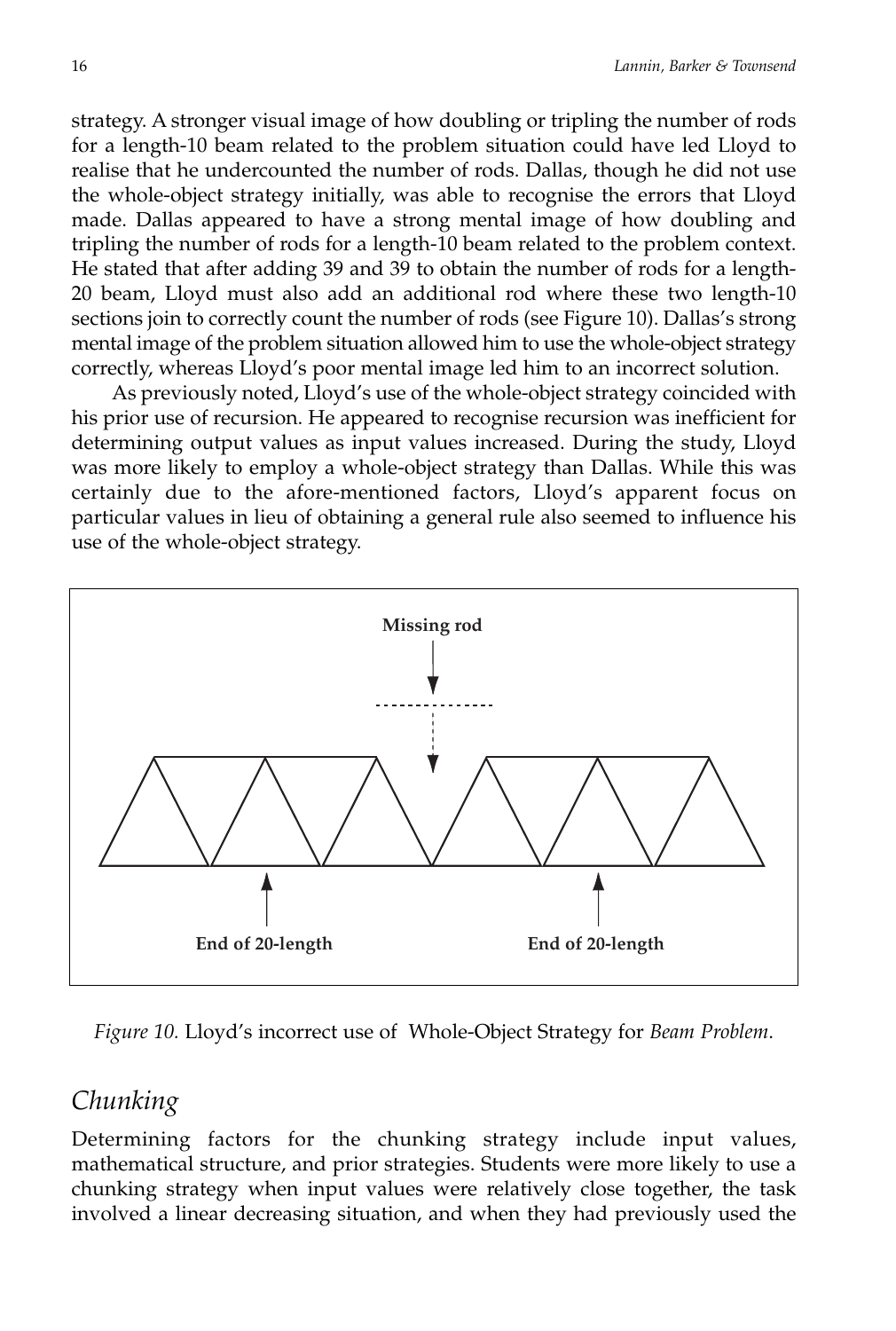recursive strategy. Visualisation, while having an effect on the use of chunking, was not considered a determining factor.

Lloyd's use of the chunking strategy during the *Lollipop Problem* (see Figure 11) provides an illustration of these factors. For this situation, the students were required to determine the number of lollipops left in the box after four days and after six days, among others; hence, the situation is linear decreasing and, for these values, involves input values that are relatively close. To determine the number of lollipops left in the box after six days, Lloyd used the number of lollipops left after four days, 772, and subtracted 14 (7 ( 2) to account for the two days between day four and day six. This strategy provided the correct result of 758 lollipops after six days. Lloyd continued to use the chunking strategy for days 10, 20, 34 and 35.

Ms. Principal has decided to have a "Best Reader" contest for all of the students at Eastview School. The student who reads the most books in their grade level each day will receive a lollipop. Ms. Principal has purchased a box with 800 lollipops. Each day 7 lollipops are taken from the box and given to a "Best Reader" (one for each grade, K-6).

How many lollipops will there be in the box after the contest has lasted for 4 days? 6 days? 10 days? 20 days? 34 days? 45 days?

Write a rule that will calculate the number of lollipops after any number of days.

How long will it take until Ms. Principal runs out of lollipops?

#### *Figure 11. The Lollipop Problem*.

As previously noted, the relatively small difference between input values served as a determining factor for the chunking strategy. For instance, Lloyd and Dallas used chunking for differences in the input values ranging from 2 to 15, as illustrated by Lloyd's use of the chunking strategy in the example above. These differences in input values were typically larger than those values that evoked recursive reasoning and may explain why recursion is often used prior to chunking, as the differences between input values generally increased in the problems we provided the students.

The mathematical structure, in particular the use of linear decreasing situations, was a determining factor for the chunking strategy. Use of the chunking strategy in these situations was partly explained by the difficulty students exhibited in using the whole-object strategy in linear decreasing situations. For example, Lloyd used both whole-object and chunking in linear increasing situations, but used only chunking with linear decreasing situations. As the input values increased and Dallas and Lloyd searched for more efficient strategies, the chunking strategy was a viable option for these students.

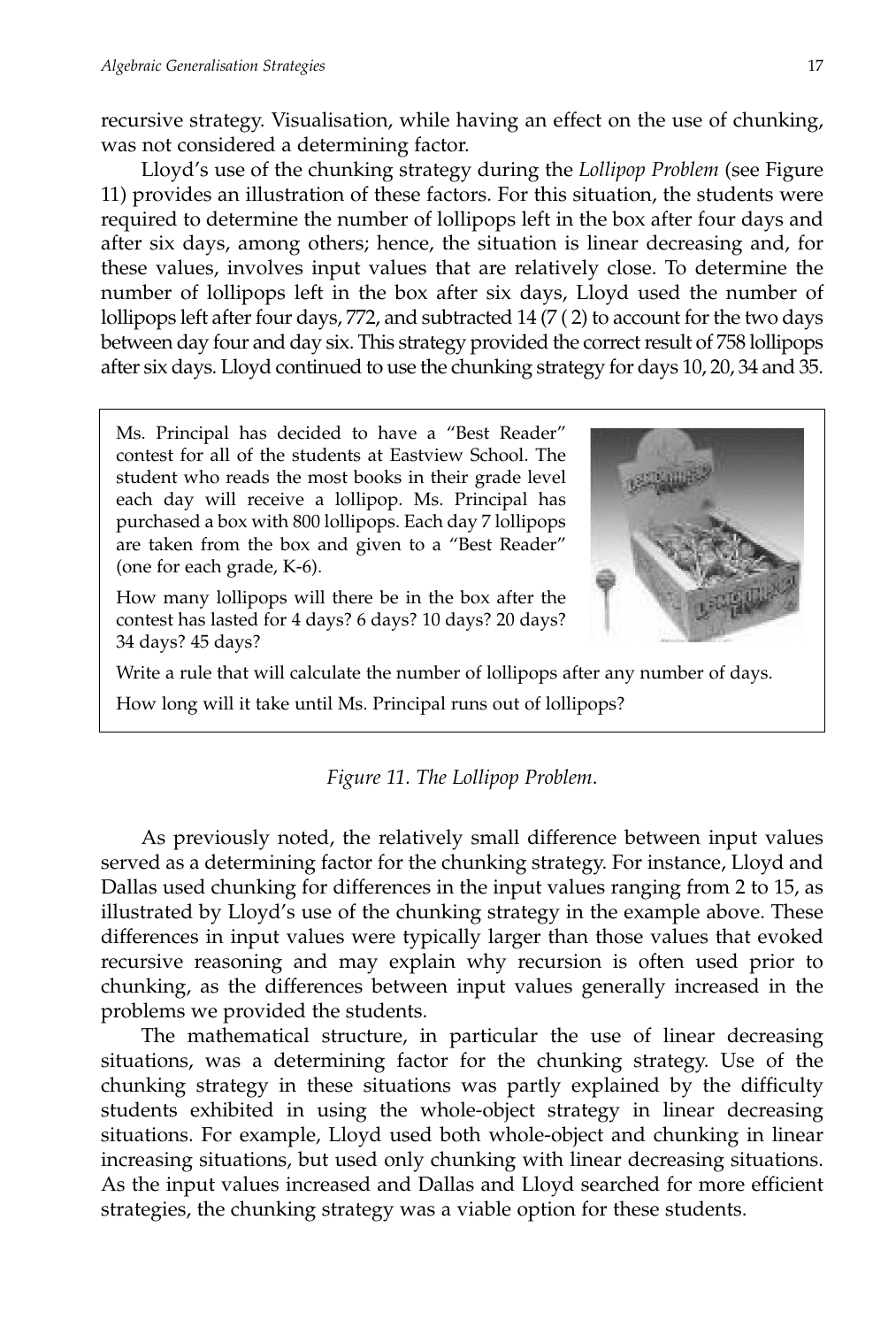### *Explicit*

Determining factors for the use of the explicit strategy were the input values, prior strategies, and students' visual images of the problem situation. Lloyd and Dallas were more likely to generate an explicit rule when the input values were large and relatively distant from the previous input values. The explicit strategy was rarely the first strategy used; students often used explicit rules when they sought more efficient methods for calculating output values. The students' visual images appeared to contribute to their success in generating correct explicit rules. When Lloyd and Dallas had poor visual images and focused on particular values, they were more likely to use incorrect guess-and-check (explicit) strategies. They were more successful generating correct explicit rules when they were able to connect their rules to the problem situation.

Session 14 demonstrated the various ways that students constructed explicit rules. To find the number of squares for a border of length four in the *Border Problem* (see Figure 12), Dallas counted the number of squares in the border, arriving at 12. He noted that the rule "times 2 plus  $4''$  (S =  $2n + 4$  where S is the number of squares and n is the border length) calculated the correct number of squares for this particular instance. When asked whether this rule would always work, Dallas stated that he was unsure. He looked at the diagram of a lengthseven border and determined that his "times 2 plus 4" rule only applied to a border of length five and abandoned this rule. Instead, he said that "times 3 minus  $1''$  (S =  $3n$  -1) could possibly serve as the explicit rule for this situation. He returned to the length-four border to verify his new rule, but quickly realised that this rule was incorrect as well.

The teacher then directed Dallas to consider a diagram where the length of the border was 25, encouraging him to focus on the diagram to develop his rule. At this point Dallas stated that he saw two groups of 25 squares and two groups of 23 squares (see Figure 13), appearing to connect the rule  $[S = 2n + 2(n-2)]$  to his mental image of the situation. When asked whether his rule would always work,

The student council is creating designs with a dotted pattern on the border. The council would like to know how many squares are needed with the dotted pattern. They have asked the 5th grade class for help.

- 1. How many squares are in the border of a 4 by 4 grid? A 7 by 7 grid? A 10 by 10 grid? A 16 by 16 grid? A 25 by 25 grid? A 100 by 100 grid?
- 2. Write a rule to find the number of squares in the border of any size grid



*Figure 12.* The *Border Problem*.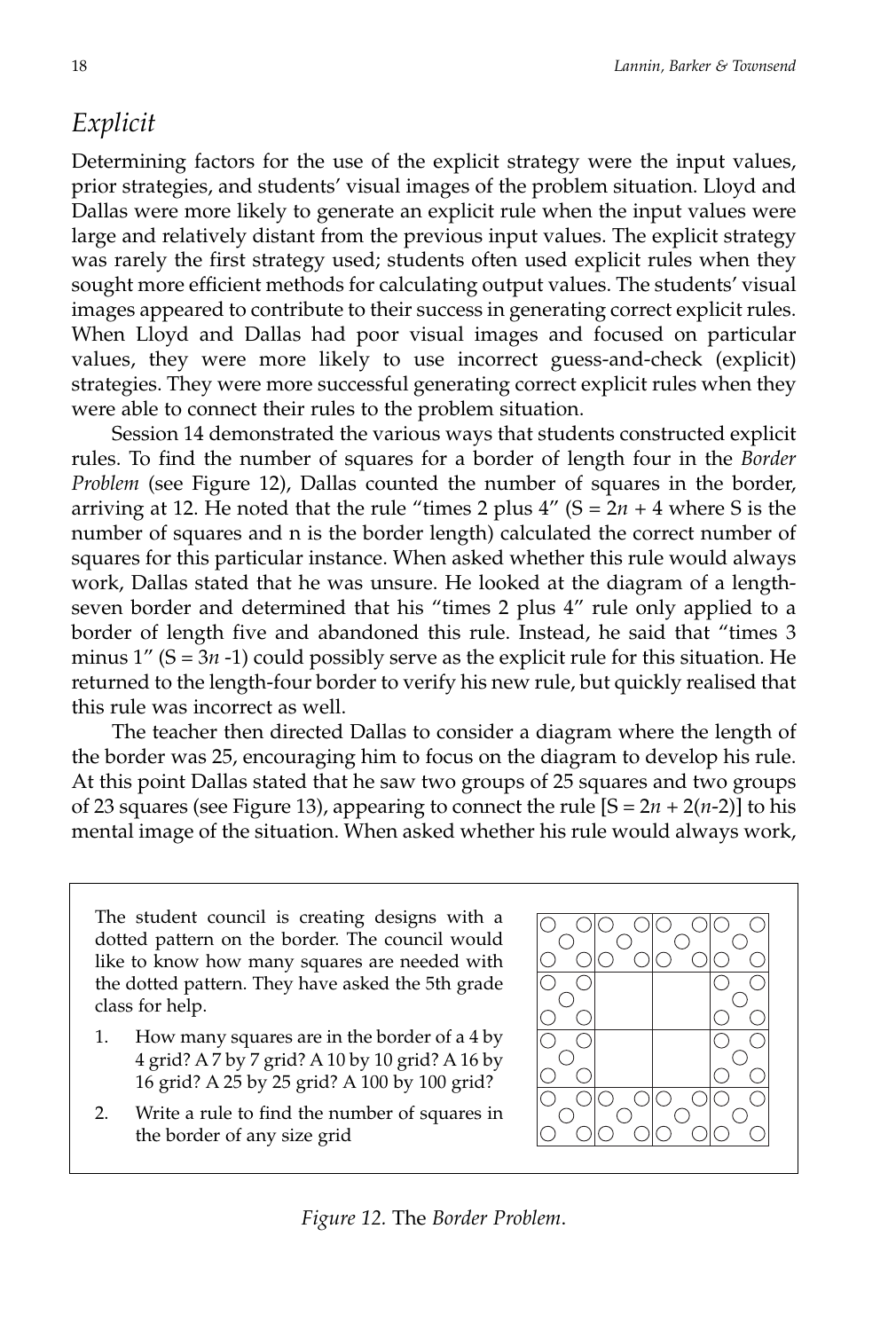

*Figure 13.* Dallas's view of a length-25 border.

Dallas said that it would because a similar method of counting could be used for a border of any length. He then applied the rule to a border of length 57.

This session was typical in that large input values often encouraged the use of an explicit rule. Dallas often desired to develop explicit rules when he attempted to generalise problems in an effort to find an efficient strategy that would allow for the quick calculation of output values. However, Lloyd and Dallas often employed other strategies prior to developing explicit rules, though the explicit strategy was typically a final strategy.

When these students had poor visual images of the problem situation, a guess-and-check variation of the explicit strategy was often used-a strategy that led to difficulties in determining how generalisable their rules were. The guessand-check strategy frequently led to the development of incorrect rules, as occurred when Dallas initially tried to generalise the *Border Problem* (see Figure 12). When Lloyd and Dallas had a strong visual image and made connections between the context and the explicit rule, a correct rule was almost always found. This visual connection was sometimes a result of teacher questioning about how students' rules related to the context or diagram for a situation.

The mathematical structure appeared to have an effect on the use of the explicit strategy. Students used explicit rules for linear increasing and linear decreasing situations. In addition, some tasks, such as the *Border Problem*, appeared to encourage the use of explicit reasoning, as the recursive relationship was not as evident as it was in the *Beam Problem* (see Figure 6) and the *Cube Sticker Problem* (see Figure 1).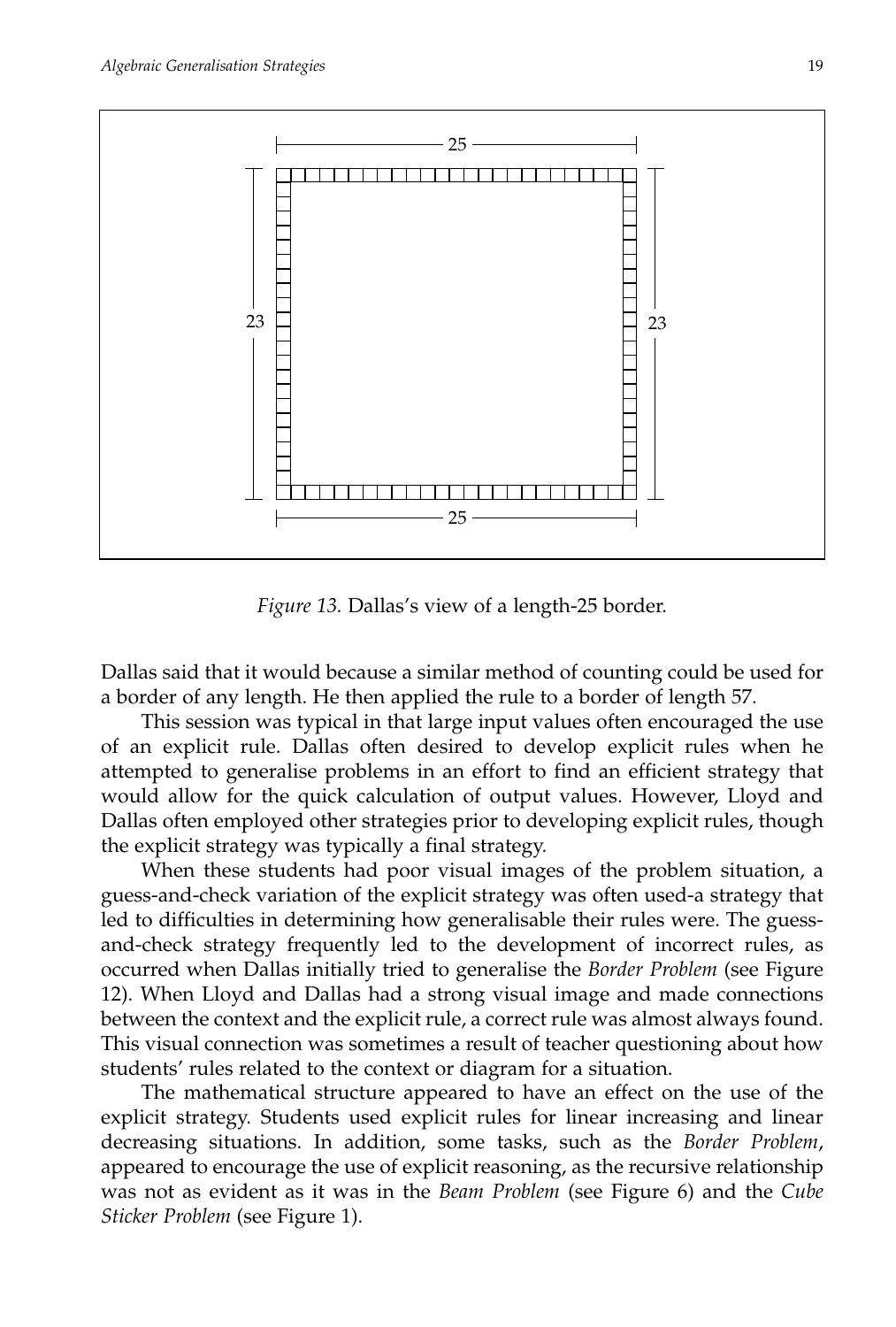### Discussion and Implications

Based on the results of our study, we created a conceptual framework to examine the potential factors influencing student strategy use. In the following sections, we describe this framework and provide implications for designing curricular tasks and guiding instructional decision-making when introducing similar algebraic tasks.

### *Factors Influencing Strategy Selection*

Three broad categories emerged for grouping the factors that influenced student strategy selection (see Figure 14): social factors, cognitive factors, and task factors. We recognised that as a student engages in a task, she simultaneously interacts and is influenced by the other students and the teacher (social factors), her existing mental structures (cognitive factors), and the problem situation (task factors). This theoretical lens allowed us to examine the complex combination of factors that influenced student strategy selection in our study. Below we describe these three factors in detail. We contribute to theory about student strategy selection through our view of the simultaneous impact of factors influencing strategy selection. Previous studies (Healy & Hoyles, 1999; Stacey & MacGregor, 2001; Swafford & Langrall, 2000; Warren, 2004; Zazkis, 2001) have focused on one or two factors. The examination of social, cognitive, and task factors appears to allow for more reliable predictions of student strategy selection, though further research is necessary to examine how these factors influence student reasoning.

Student cognitive structures represent one factor influencing student strategy use. Piaget (1970) utilised such a perspective to develop conjectures



*Figure 14.* Factors influencing student strategy selection.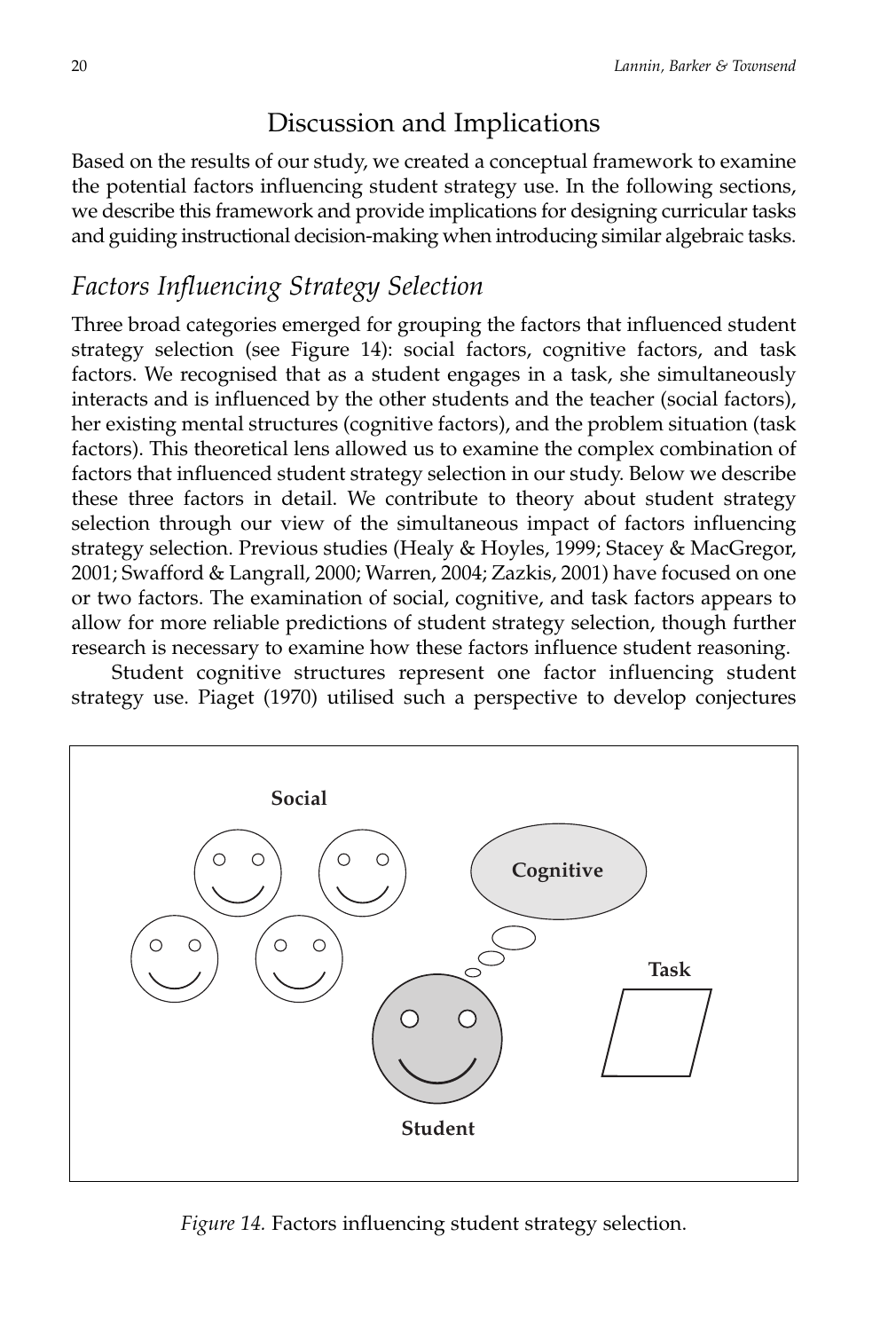about the mental structures that exist in the mind of the individual. Based on a child's current mental structures, she either assimilates new knowledge into his current structure or accommodates his mental structure to better fit his new understanding. As students apply various strategies when generalising numeric tasks they often encounter situations that challenge their current cognitive structures, causing a change in strategy. Related to algebraic reasoning, student cognitive structures include the student's prior knowledge of mathematical operations, the strategies that the student used on previous tasks, the mathematical disposition of the student (National Research Council, 2001), and the ability of the student to visualise the physical structure of the situation in relation to the mathematical model that he or she creates (Healy & Hoyles, 1999).

Another influencing factor is the design of the task itself, including the mathematical structure of the task and the input values selected to encourage generalisation. In our study, the mathematical structure of the task includes whether the task involves a linear increasing (i.e., as the input values increase the output values increase) or a linear decreasing (i.e., as the input values increase the output values decrease) situation. The format of the task, as to whether a recursive or explicit relationship is more accessible, was also an important factor. Warren (2000, 2004) and Healy and Hoyles (1999) have noted the importance of encouraging visual connections when students construct generalisations, emphasising the use of geometric tasks. Another significant feature of the task includes the selection of input values for the situation. Choosing consecutive or non-consecutive input values or values that are multiples of each other (e.g., 5, 10, and 20) also serve as potential factors influencing student strategy selection.

Through our work we recognised that student desire for efficiency plays a role in student strategy use. In fact, this desire for increased efficiency can encourage a change in strategy use. For example, in the Theatre Seats problem, Dallas began the session using the recursive relationship that exists between consecutive rows to find the number of seats for the fifth row. However, his desire for efficiency appeared to contribute to his use of the whole-object strategy when finding the number of seats for the 10th row. Dallas quickly realised that this strategy was incorrect for this particular value, so he returned to the recursive strategy. After another unsuccessful attempt using the whole-object strategy and a subsequent return to recursion, Dallas once again changed strategies, in part due to his desire for an efficient strategy.

We view efficiency as an influence embedded within our theoretical model. Student desire for efficiency, along with their perceived inefficiency of certain strategies often served as the catalyst for their choice of strategy. For example, Dallas began to use explicit rules early in the teaching experiment. As the teaching experiment progressed, he recognised the efficiency of explicit rules and often sought to find such rules for each situation that was provided.

### *The Effects ofTask Structure on Strategy Selection*

A student's visual image of an algebraic situation appeared to influence strategy choice in our study. Tasks for which the previous instance could clearly be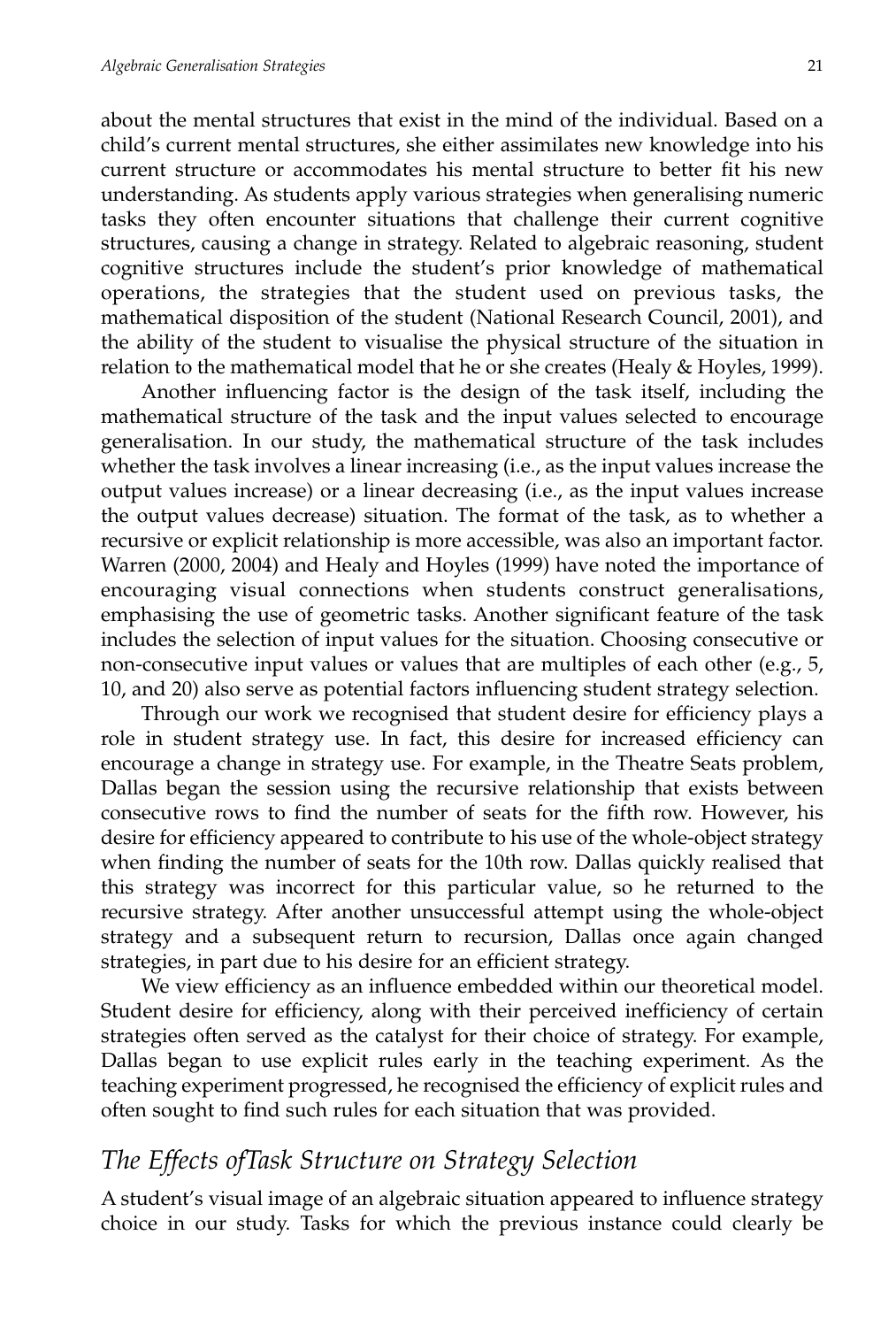observed within the following instance allowed students to more easily observe the change between terms, and hence use a recursive strategy. Figure 15 illustrates this point. Students may exhibit difficulty recognising the recursive pattern in the second example as the change occurs on four sides of the figure instead of just one. However, just because the recursive relationship can be easily seen in the situation does not guarantee that a student will observe this relationship.

The *Floor Design Problem* (see Figure 8) provides a situation for which the previous case is not easily observed in the next case. In this example the increase between terms is four; however, where the four squares are added to the figure is not easily observable. The use of a recursive strategy is possible, but the observation of the recursive pattern is more likely to come from the values themselves or a table, rather than the visual representation.

A visual representation may also help students develop explicit rules for a particular situation. The visual representations that lead to explicit rules are often connected to the counting strategy that a student employs. For instance, a student may look at the *Floor Design Problem* and observe that the bottom and top pieces each has *n tiles* and that *n* - 2 tiles exist on the sides between the top and bottom bar to develop a  $2n + 2(n - 2)$  rule (see Figure 16).

In order for a student to use a visual cue when developing a strategy, the student must recognise the visual relationship in a general manner. Our contention is that some problems facilitate student recognition of certain relationships that lead to the use of particular generalisation strategies. Hence, we found that some tasks may promote the use of recursive reasoning whereas other tasks may encourage the use of explicit reasoning.



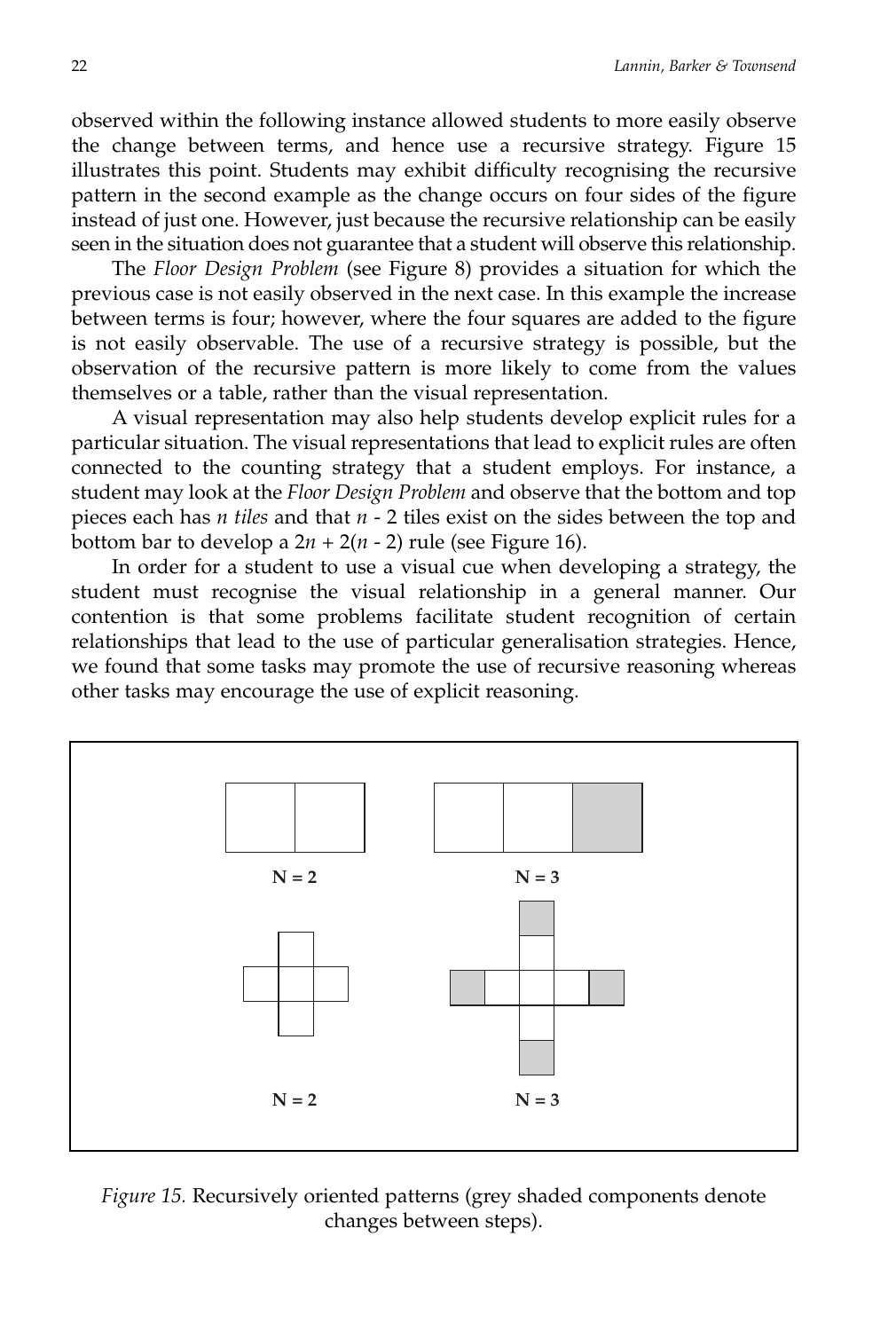

*Figure 16.* A visual representation of the  $2n + 2(n - 2)$  rule.

### *Implications*

We begin the discussion of this section by describing a general pattern of strategy use based on particular influencing factors that we identified. Next, we describe the curricular and instructional implications relevant to this pattern of strategy use.

Figure 17 details our predicted strategies based on three influencing factors: (a) visualisation (poor or strong), (b) mathematical structure(linear increasing or linear decreasing), and (c) input values (near, multiples of previous known values, and distant values). The figure was constructed with the assumption that students are approaching a task that they have not already seen and/or for which they have not developed a sophisticated generalisation strategy.

Students tend to use recursive rules when input values are near, regardless of the type of task or visual image of the situation. However, a student's visual image of situation often leads to markedly different views of their recursive rules. Students with a strong visual image of the situation attempt to connect their recursive rules to the problem situation (e.g., as Lloyd did for the *Beam Problem*), whereas those students focused on numeric values may have little sense of how their recursive rules relate to the problem context.

When provided with input values that are multiples of prior known values, students often apply whole-object strategies for linear increasing situations and chunking strategies for linear decreasing situations. Again, the use of the wholeobject strategy differs for students who have a poor rather than a strong visual image of the situation. Students with a poor visual image often apply the wholeobject strategy incorrectly whereas those with a strong visual image recognise the need to adjust the whole-strategy due to over or undercounting the desired attribute, just as Dallas pointed out the missing rod for the Beam problem (see Figure 10).

The use of "distant" input values can encourage the use of explicit strategies. Students with a poor visual image of the situation often resort to "guess-and-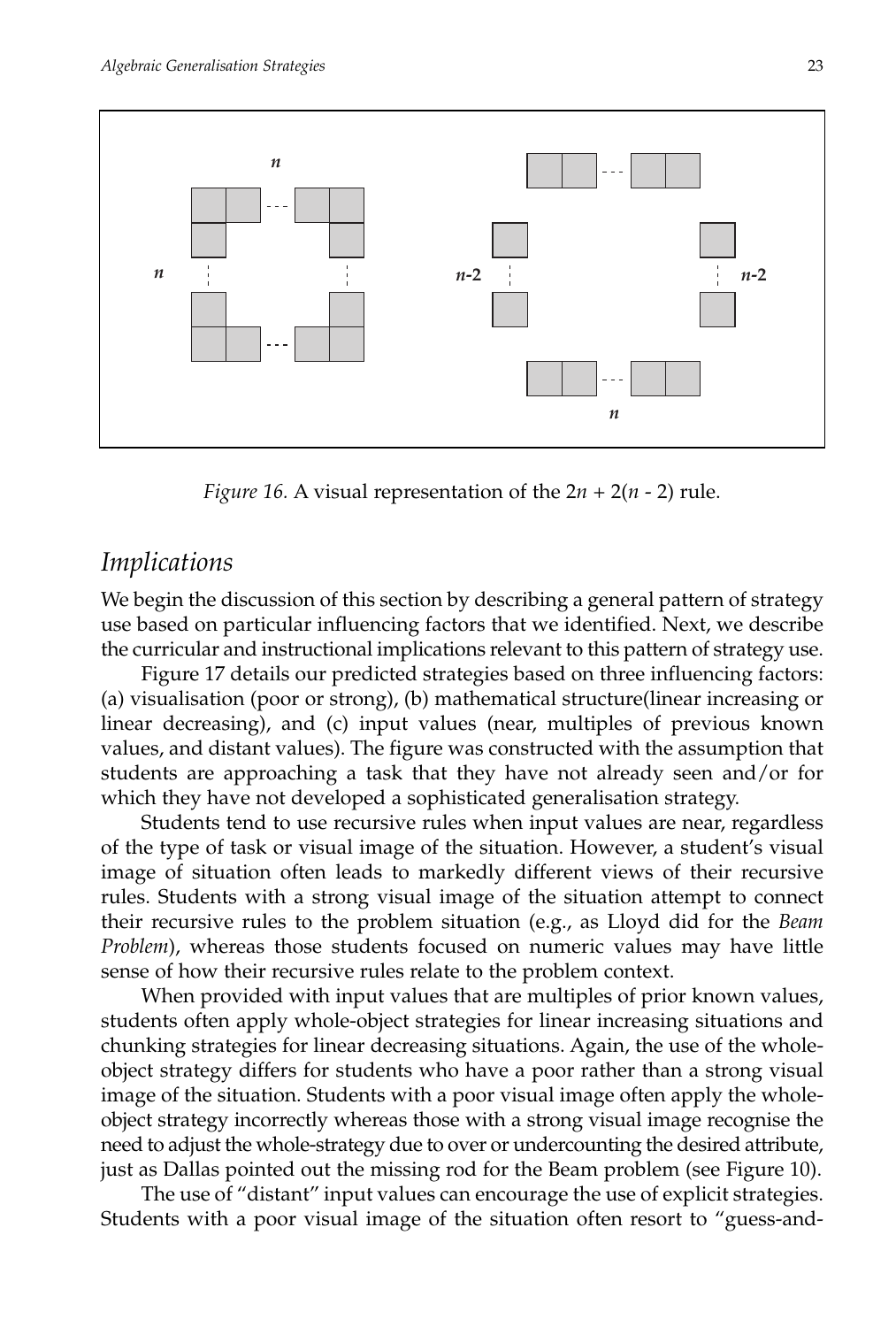| <b>Visualisation</b>         | P                                                                                               | P                                                | P                        | P         | $\mathbf{P}$ | P                        | S                            | S         | S               | S         | S                    | S               |
|------------------------------|-------------------------------------------------------------------------------------------------|--------------------------------------------------|--------------------------|-----------|--------------|--------------------------|------------------------------|-----------|-----------------|-----------|----------------------|-----------------|
| <b>Structure</b>             | T                                                                                               | Ι                                                | T                        | D         | D            | D                        | T                            | Ī         | I               | D         | D                    | D               |
| <b>Input Values</b>          | N                                                                                               | М                                                | D                        | N         | М            | D                        | N                            | M         | D               | N         | М                    | D               |
| Projected<br><b>Strategy</b> | Recursive                                                                                       | Whole-Object                                     | Explicit (Guess & Check) | Recursive | Chunking     | Explicit (Guess & Check) | Whole-Object with Adjustment | Recursive | <b>Explicit</b> | Recursive | Chunking or Explicit | <b>Explicit</b> |
| Visualisation:               | P for Poor Visualisation, S for Strong Visualisation                                            |                                                  |                          |           |              |                          |                              |           |                 |           |                      |                 |
| Structure:                   |                                                                                                 | I for Linear Increasing, D for Linear Decreasing |                          |           |              |                          |                              |           |                 |           |                      |                 |
| Input Values:                | N for Near Values, M for values that are multiples of previous<br>values, D for distant values. |                                                  |                          |           |              |                          |                              |           |                 |           |                      |                 |

*Figure 17.* Predicted strategies based on influencing factors.

check" strategies to develop generalisations, focusing on numeric relationships rather than relationships that connect to the context of the situation. Such differences in strategy use occurred when Dallas dealt with the Border Problem discussed earlier.

Figure 17 represents a tentative initial model for the various strategies that students may use when provided with generalisation tasks. Based on the input values, mathematical structure of the task, and the visual image of the situation, the figure provides a predictor of the strategies that students may apply. However, we also realise that other factors, such as the geometric nature of the task, may also impact the strategies used by students. For example, the structure of the Border Problem (see Figure 12) appears to encourage explicit strategies over the use of other strategies due to the connection between student counting strategies and the explicit rules that they construct.

*Curricular implications*. When constructing numeric generalisation tasks for elementary and middle school students, curriculum designers need to consider the variety of factors that influence student strategy selection. Student progress toward more sophisticated strategies can be provoked through using a variety of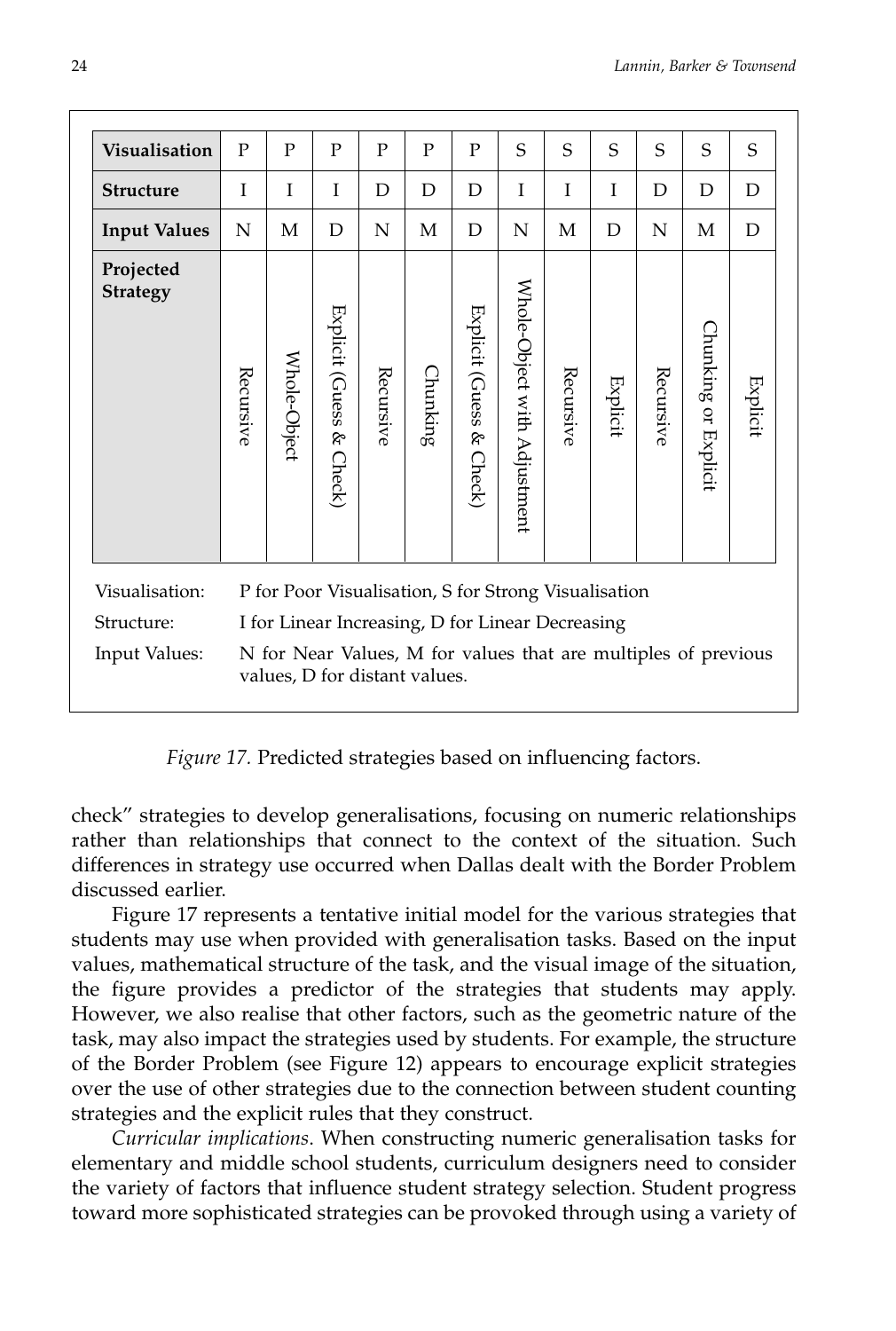linear problem situations, encouraging students to connect their generalisations to geometric representations of problem contexts, and through providing questions that encourage examination of the advantages and limitations of various strategies.

Instructional tasks should be arranged in a manner that promotes a wide range of strategies. Tasks should include both linear increasing and decreasing situations as well as situations that encourage both recursive and explicit reasoning. Mixing situations that encourage students to use a multitude of strategies and to construct a variety of rules allow students to reflect on the advantages and limitations of these ways of reasoning. The tasks that are used in the classroom should provoke students to use correct and incorrect generalisation strategies, encouraging them to examine when the various strategies should be applied. Teachers must promote reflection on student errors so they better understand why these errors occur (Hiebert et al., 1997). Errors such as the misapplication of the whole-object strategy can be rather resilient, just as Lloyd consistently returned to the whole-object strategy over many sessions.

Situations should be provided that develop connections between the visual image and the calculations in the generalisation. Tasks that involve geometric relationships, such as those used in this study, allow students to connect the meaning of operations to the context of the situation. Similarly, Healy and Hoyles (1999) found that the use of particular computer software encouraged students to connect their symbolic representations to iconic representations. Geometric situations allow students to conjecture whether rules will provide valid results and to test their conjectures by examining a model of the situation. As students develop a stronger visual image of the situation, they can better understand their errors and relate their calculations to the context, potentially leading to a decrease in the use of unsuccessful numeric generalisation strategies that are disconnected from the context of the situation.

*Instructional Implications*. Classroom teachers must also understand the intent of generalising numeric tasks at the elementary and middle school levels. Students at these grade levels should experience and construct generalisations (NCTM, 2000) that encourage them to use sophisticated strategies and to make connections among these strategies. As such, it is important to bring out the general nature of their rules (Mason, 1996) by asking students to examine whether their generalisations apply to all values in the domain and then to justify why their rules can be applied to all cases.

Classroom interactions should also encourage the sharing of strategies and discussing the advantages and limitations. Connections to geometric representations should be encouraged as a means of explaining, justifying, and refuting student generalisations. Similar to Bednarz, Kieran, and Lee (1996) we believe that "the process of generalisation as an approach to algebra appears ultimately related to that of justification" (p. 8). Therefore, we should consistently ask students to justify their general rules, requiring them to explain why their rule applies to all values in the domain.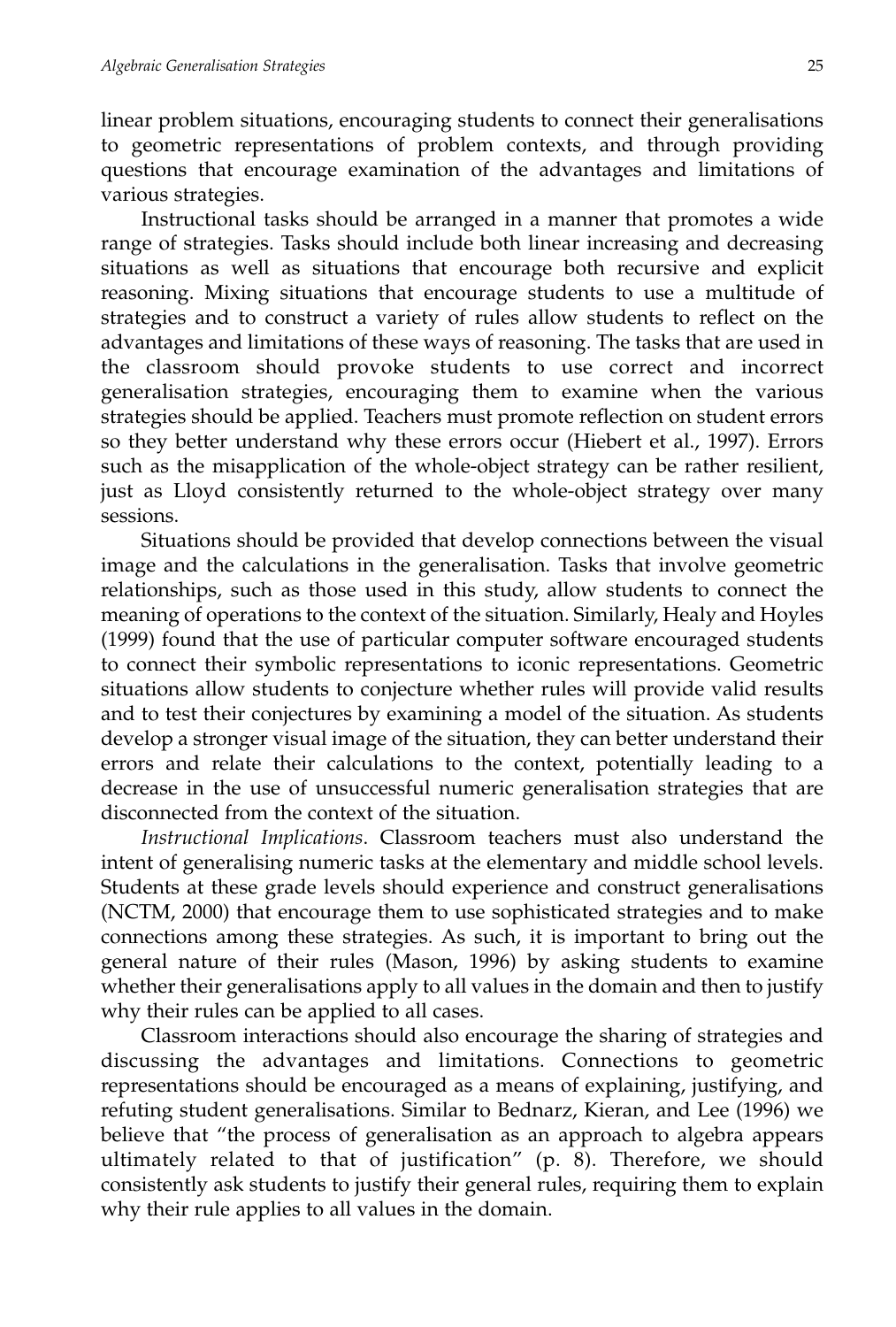### Future Research

This study resulted in the construction of a theoretical lens to examine the various influences on student strategy use. We focused on two students to develop this theoretical model, but encourage further study of a larger group of students using this perspective. Further examination of the complex interactions among these influencing factors could yield a deeper understanding of the potential factors that encourage students to consider and use efficient and appropriate generalisation strategies. In addition, further teaching experiments conducted over a number of years would provide further insight into student use of these strategies. Further study of strategy use from diverse student groups and with a variety of age levels would also prove useful for researchers and teachers.

A primary implication of this study is the recognition that altering a single influencing factor, such as the mathematical structure of a task, does not necessarily lead to changes in student strategy use; the task, student cognitive structures, and social influences all contribute to student strategy selection. However, varying aspects of the task can provoke change in student strategy use. Prior student strategies and/or limitations of student perception of the problem situation can lead students to continue using inefficient or error-laden strategies.

Another important issue involves using student errors as opportunities to deepen student understanding of generalisation. Stacey (1989) raised questions about students' understanding of the generalisation process, asking, "Did students know that these cases did not follow the rules they were proposing to use, but ignored the fact? Did they think it to be of no importance or were they unaware that the rule could be applied to that data?" (p. 161). We also question how students attempt to reconcile the errors they make while generalising. For example, Lloyd often used the numeric whole-object strategy even after previously recognising that it did not apply to previous situations. Further study of this topic would inform teachers' and curriculum designers' decisions regarding how to encourage students to reflect more effectively on their understanding.

### References

- Australian Education Council. (1994). *Mathematics: A curriculum profile for Australian schools*. Melbourne: Curriculum Corporation.
- Bednarz, N., Kieran, C., & Lee, L. (1996). *Approaches to algebra: Perspectives for research and teaching*. Dordrecht, The Netherlands: Kluwer Academic.
- Booth, L. R. (1984). *Algebra: Children's strategies and errors*. Windsor, UK: NFER-Nelson.
- Carpenter, T., & Franke, M. (2001). Developing algebraic reasoning in elementary school: Generalization and proof. In H. Chick, K. Stacey, Jill Vincent, & John Vincent (Eds.), *The future of the teaching and learning of algebra, Proceedings of the 12th ICMI study conference* (Vol. 1, pp. 155–162). Melbourne: The University of Melbourne.
- Carpenter, T. P., Franke, M. L., & Levi, L. (2003). *Thinking mathematically*. Portsmouth, NH: Heinemann.
- Cobb, P. (2000). Conducting teaching experiments in collaboration with teachers. In R. Lesh (Ed.), *Handbook of research design in mathematics and science education* (pp. 307–334). Mahwah, NJ: Lawrence Erlbaum.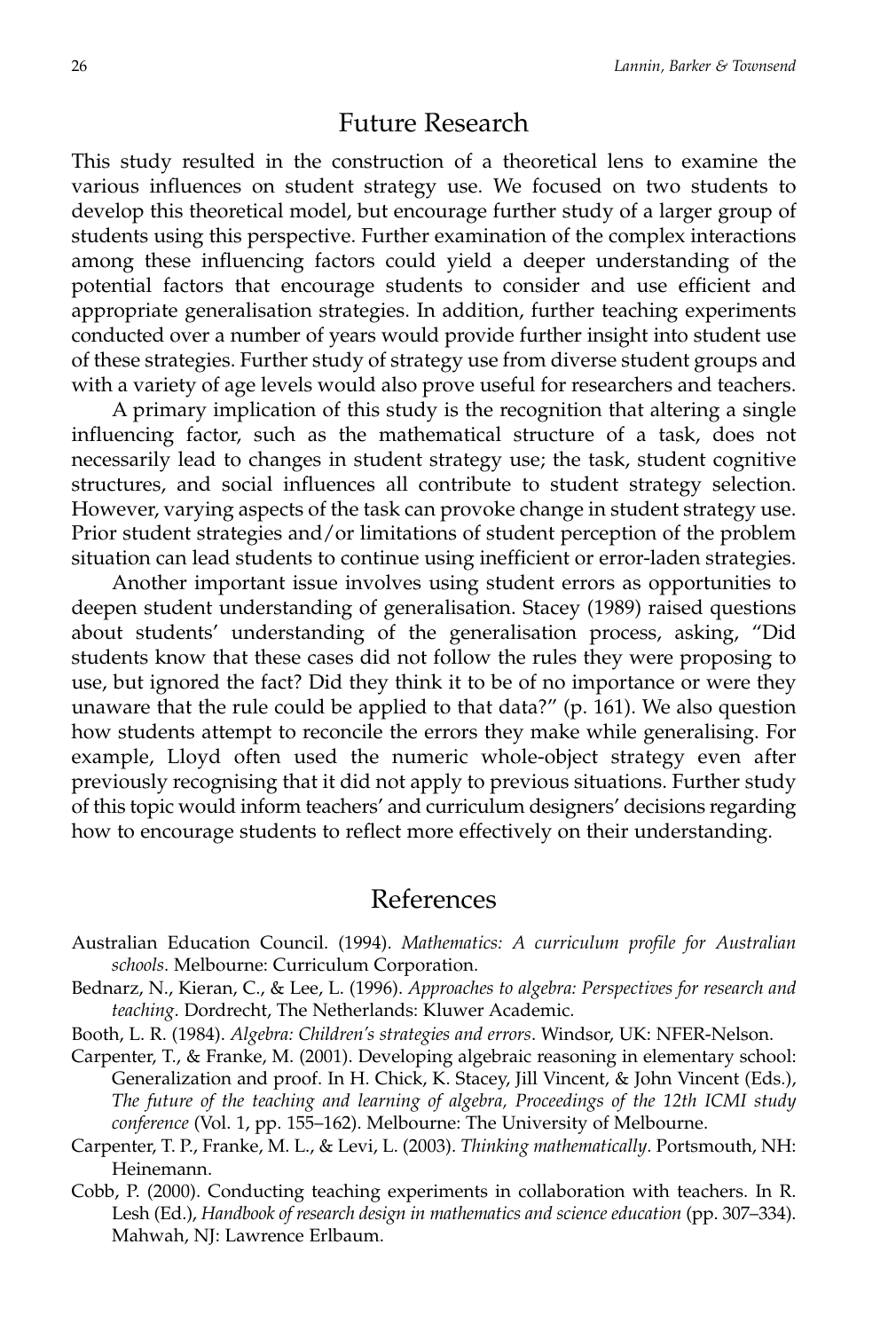- Demby, A. (1997). Algebraic procedures used by 13-15-year-olds. *Educational Studies in Mathematics, 33*(1), 45–70.
- Department for Education and Skills. (2001). *Frameworks for teaching mathematics: Years 7, 8, and 9*. London: DfES Publications.
- Fujii, T. (2003). Probing students' understanding of variables through cognitive conflict problems: Is the concept of a variable so difficult for students to understand? In N. Pateman, B. Dougherty, & J. Zilliox (Eds.), *Proceedings of the 27th annual conference of the international group for the Psychology of Mathematics Education* (Vol. 1, pp. 49–66). Honolulu, HI: PME.
- Glaser, B. G., & Strauss, A. L. (1967). *The discovery of grounded theory: Strategies for qualitative research*. New York: Aldine De Gruyter.
- Healy, L., & Hoyles, C. (1999). Visual and symbolic reasoning in mathematics: Making connections with computers. *Mathematical Thinking and Learning, 1*(1), 59–84.
- Hiebert, J., Carpenter, T. P., Fennema, E., Fuson, K. C., Wearne, D., Murray, H., Olivier, A., Human, P. (1997). *Making sense: Teaching and learning mathematics with understanding*. Portsmouth, NH: Heinemann.
- Kaput, J. (1995). Long term algebra reform: Democratizing access to big ideas. In C. Lacampagne, W. Blair, & J. Kaput (Eds.), *The algebra initiative colloquium* (Vol. 1, pp. 33–49). Washington, DC: U.S. Department of Education.
- Kaput, J. (1999). Teaching and learning a new algebra. In T. Romberg & E. Fennema (Eds.), *Mathematics classrooms that promote understanding* (pp. 133–155). Hillsdale, NJ: Lawrence Erlbaum.
- Kaput, J. J., & Blanton, M. L. (2001). Algebrafying the elementary mathematics experience. In H. Chick, K. Stacey, Jill Vincent, & John Vincent (Eds.), *The future of the teaching and learning of algebra. Proceedings of the 12th ICMI study conference* (Vol. 1, pp. 344–352). Melbourne: The University of Melbourne.
- Kenney, P. A., Zawajewski, J. S., & Silver, E. A. (1998). Marcy's dot pattern. *Mathematics Teaching in the Middle School*, 3(7), 474–477.
- Kieran, C. (1992). The learning and teaching of school algebra. In D. A. Grouws (Ed.), *Handbook of research on mathematics teaching and learning* (pp. 390–419). New York: Macmillan.
- Lannin, J. K. (2001). *Developing middle school students' understanding of recursive and explicit reasoning*. Unpublished doctoral dissertation, Illinois State University.
- Lee, L., & Wheeler, D. (1989). The arithmetic connection. *Educational Studies in Mathematics, 20*(1), 41–54.
- Lins, R., & Kaput, J. (2004). The early development of algebraic reasoning: The current state of the field. In K. Stacey, H. Chick, & M. Kendall (Eds.), *The future of the teaching and learning of algebra: The 12th ICMI study* (pp. 47–70). Norwood, MA: Kluwer Academic.
- Mason, J. (1996). Expressing generality and roots of algebra. In N. Bednarz, C. Kieran, & L. Lee (Eds.), *Approaches to algebra: Perspectives for research and teaching* (pp. 65–86). Dordrecht, The Netherlands: Kluwer Academic.
- Miles, M. B., & Huberman, A. M. (1994). *Qualitative data analysis: An expanded sourcebook* (2nd ed.). Thousand Oaks, CA: Sage.
- National Council of Teachers of Mathematics [NCTM]. (2000). *Principles and standards for school mathematics*. Reston, VA: Author.
- National Research Council. (2001). Adding it up: Helping children learn mathematics. J. Kilpatrick, J. Swafford, & B. Findell (Eds.), Mathematics Learning Study Committee, Center for Education, Division of Behavioral and Social Sciences and Education. Washington, DC: National Academy Press.
- Piaget, J. (1970). Piaget's theory. In P. H. Mussen (Ed.), *Carmichael's manual of psychology* (pp. 703–732). New York: Wiley.